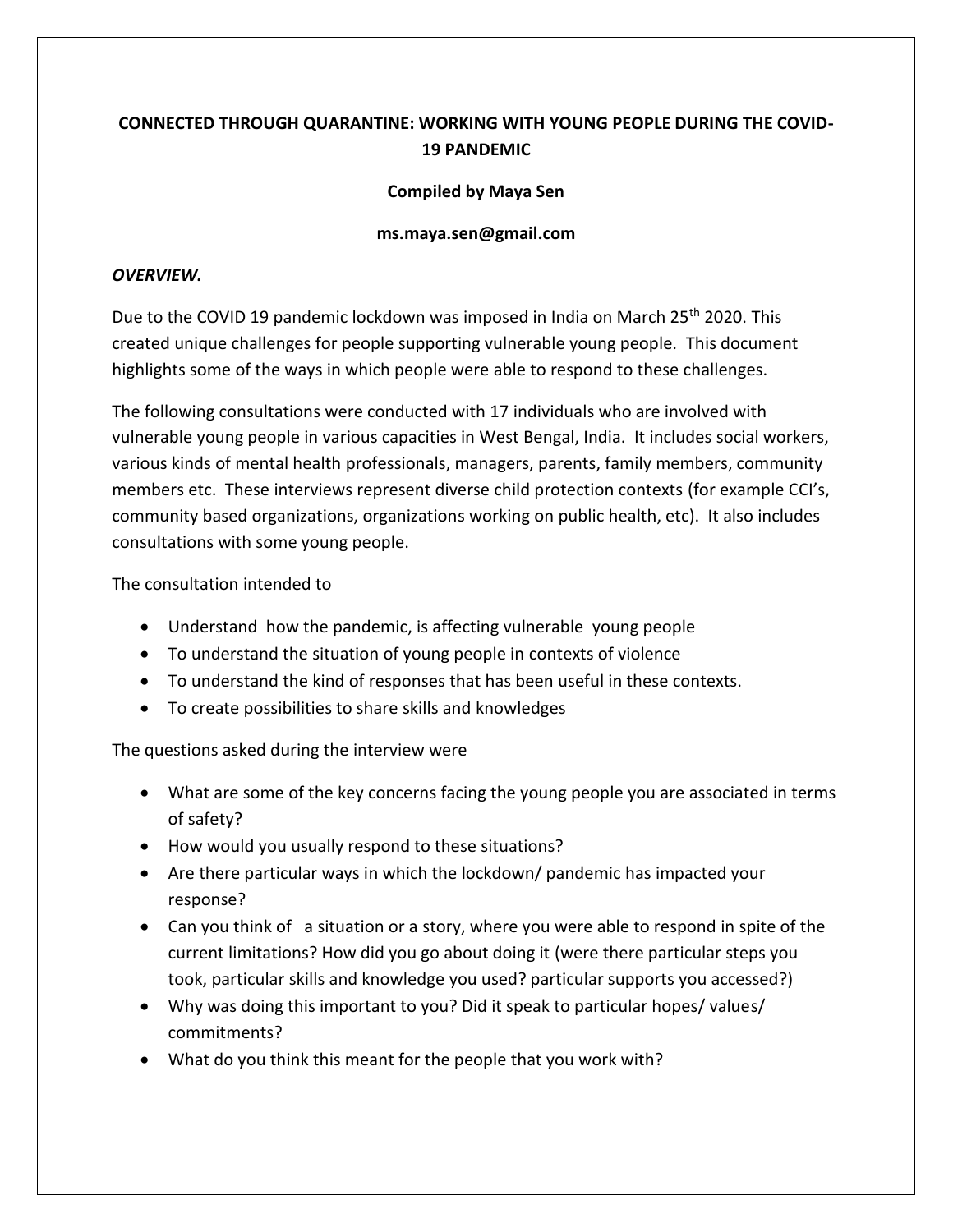- If you were to keep this (hope/ value/ ethic) close to you, what else do you think would be possible?
- Is this something that has always been there in your work, or has it just shown up? When did you first realize this was important to you?
- Are there ways in which you plan to bring this into future consultations
- Are there ways in which you can extend this initiative?
- What has this conversation been like for you?

The results of the process are presented below.<sup>i</sup>

|  |  | Table I: Division of topics |
|--|--|-----------------------------|
|--|--|-----------------------------|

| <b>PART</b> | <b>TOPIC</b>                                |
|-------------|---------------------------------------------|
|             | CHALLENGES DUE TO THE PANDEMIC AND LOCKDOWN |
|             |                                             |
| 3           | RESPONDING TO THE SITUATION                 |
| 4           | WHAT IS SUSTAINING THESE RESPONSES?         |
|             | WHAT MORE CAN BE DONE?                      |
| 6           | EFFECT OF THE CONVERSATION                  |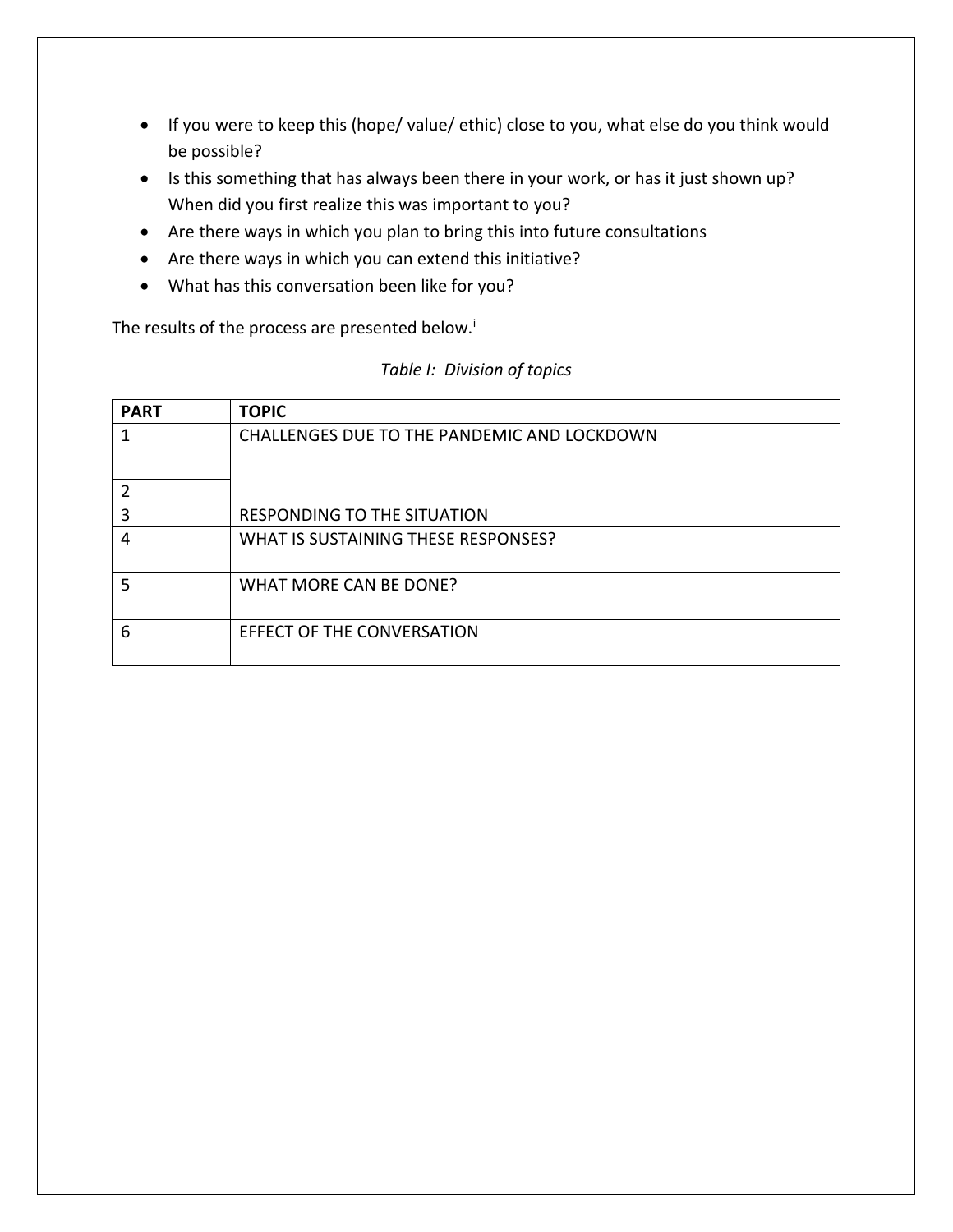#### **PART ONE AND TWO: CHALLENGES DUE TO THE PANDEMIC AND LOCKDOWN**

#### **1. GENERAL PROBLEMS.**

#### *1.2 CURIOSITY / ACCESS TO INFORMATION*

 They have many questions regarding the situation that they are unable to find answers for. They are wondering why, if the big people are going out, they can't? Many of them don't understand what's going on and are still out on the streets. The young people are confused as different people are saying different things. They don't know what the truth is.

#### *1.3 LACK OF ENGAGEMENT*

- Many young people are finding it hard to stay locked inside their homes. They don't like staying indoors for long periods and require involvement. Their houses are very small. They stay outside most of the time , they play , attend various sessions , go to our drop in centers and day care settings , go to school etc . Many of our services would contribute to keeping them engaged. Now these services are not running and there are many restrictions, the police are monitoring everything. This is inviting restlessness into their lives.
- In rural areas there is limited access to recreation and entertainment. The parents themselves often find little time for leisure.
- Often parents are struggling to find ways to engage young people. In urban settings, parents are reluctant to let their children explore. Many children are not allowed to help out in domestic chores. Often creativity is expressed in many ways; some children find creativity in everyday activities, however keeping them out of these realms limit their engagement.
- Some young people cannot access materials like toys; craft materials etc. in their own homes and have limited options to keep themselves occupied.
- A few with access to smart phones are spending a lot of time on it.

#### *1.4 MENTAL HEALTH*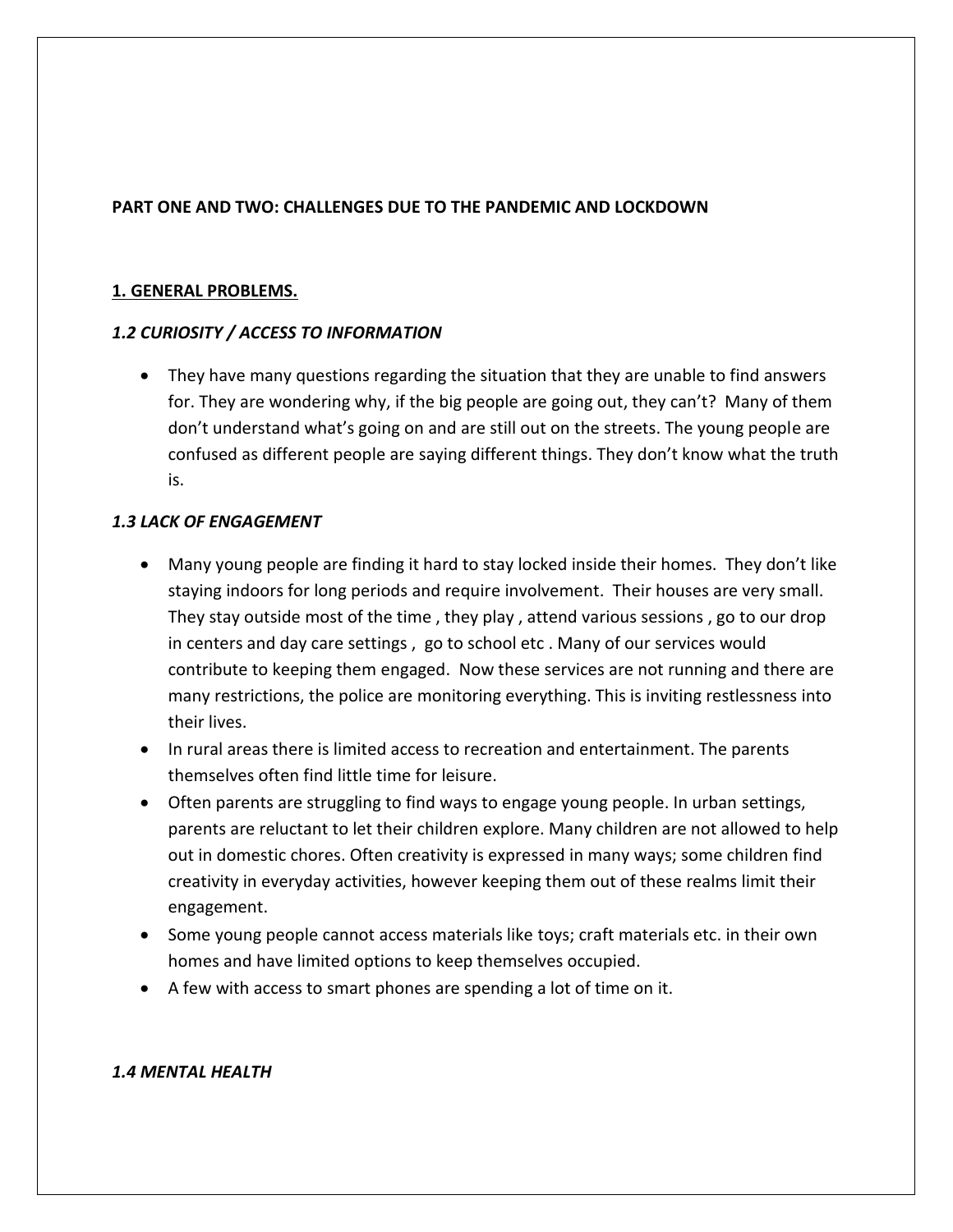- As a result of these factors they are very "emotionally broken down". Staying in confinement impacts mental health. This invites frustration, aggressiveness and stress. Some children express this through "quietness "and by withdrawing from their surroundings.
- Many adolescents between the age of 12- 15 are involved in romantic relationships and are very sad and worried about that.
- If there's trouble (Oshanti)<sup>ii</sup> and a lack of food in the homes "suicidal" thoughts are also visiting the community.

## *1.5 LOSS OF FREEDOM*

 The young people do not like this loss of freedom. Staying 24/7 in these conditions is like torture to them. They can't be free.

## *1.6 YOUNG PEOPLE IN QUARANTINE.*

 Even in quarantine settings young people are isolated. They don't know why they have been quarantined. Many fear they will die. Their parents and protection workers aren't allowed in these settings. As a result they become severely distressed.

## *1.7 EDUCATION*

 The lockdown has affected their education. They are unable to keep up with their studies. As of now schools are closed till June. In one small house, it is difficult for them to get the space to study properly. A lot of education has shifted online, which makes it difficult for those who can't access technology to keep up. For example many teachers are sharing resources on whatsapp and email. However one particular young person I was working with was given an exam but did not have internet on her phone. It was difficult to reach out to educational institutions for support.

# *1.8 COVID SAFETY IN THE CONTEXT OF MARGINALISATION*

- We keep getting a lot of messages on how to protect ourselves from the virus, but many communities do not have the resources to comply.
- Most of these communities live in very small houses, where many people are sharing one or two rooms. Many of these young people live in joint families. It is very difficult to maintain social distance in these spaces. Often being at home is like being a part of a gathering.
- Even in child protection settings, child care institutions (CCI'S) are often overcrowded. Some CCI's have 80 to 100 children. With a lack of resources it is difficult to keep up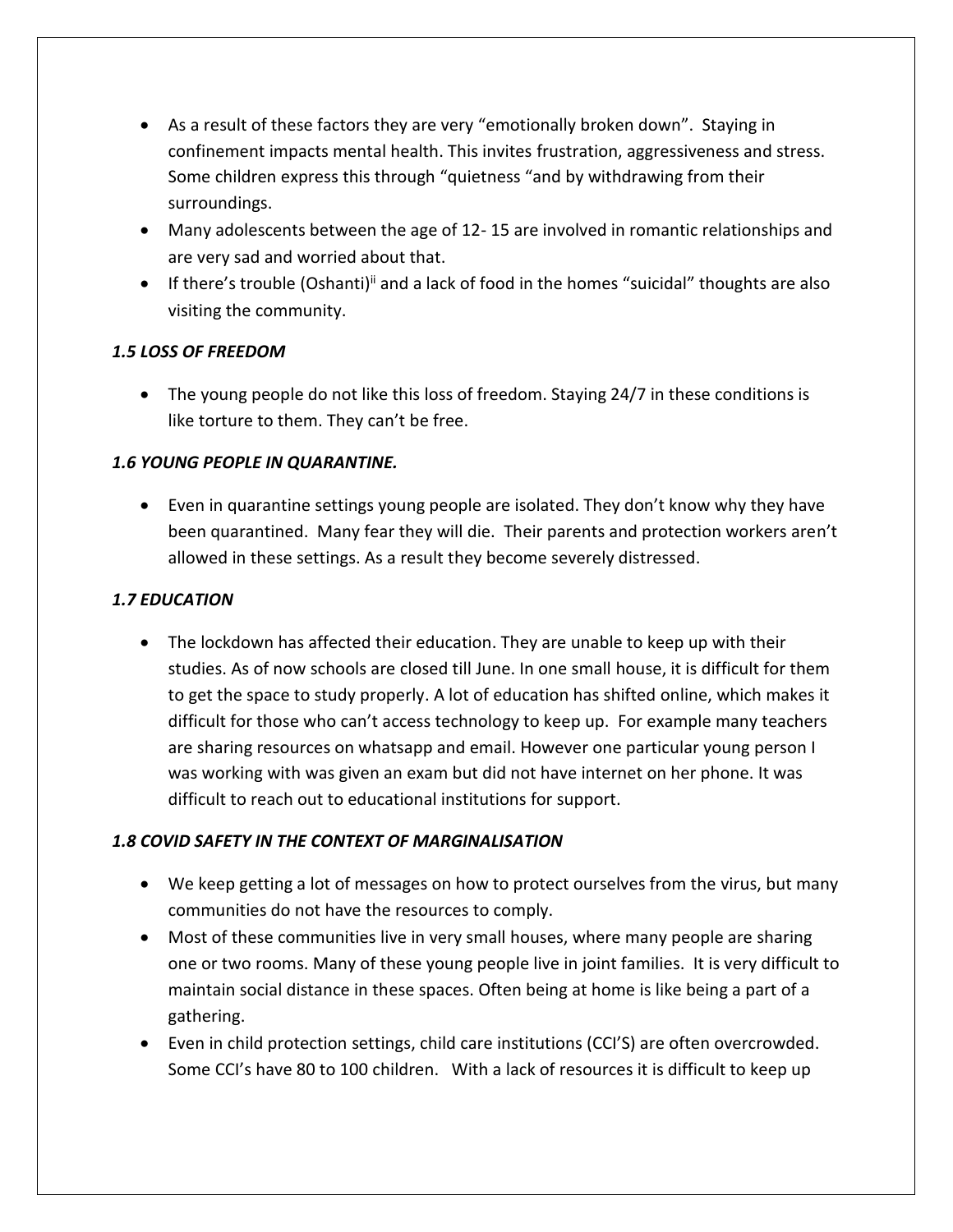with social distancing norms. Sometimes these settings cannot provide children with masks, sanitizers, soaps etc.

- It's difficult to keep washing your hands as in some communities water is not available throughout the day. Not all families can afford soaps, sanitizers or masks.
- In many contexts healthcare settings are also not accessible. For those of us who are living in small towns, we wonder what will happen if one of these children falls sick. The hospitals are not good here, where will we take them?

#### *1.9 COMPOUNDING OF PRE-EXISTING VULNERABILITIES*

The virus and the lockdown have also compounded vulnerabilities for many young people.

- For girls who are staying at home, they are often expected to help with household chores while the boys are not. This often becomes a major burden for them. They lose out on time for leisure and education.
- In some communities there are people living with HIV. Therefore this virus puts them at great risk. Their immunity becomes a major concern.
- The children of sex workers are also at risk. Due to the lockdown most of the community has lost their means of livelihood. As they are already stigmatized it becomes harder for them to access services.
- Many young people and their families are associated with begging. Now that there is no one on the streets, they are unable to support themselves.
- For many communities the current scenario has become a choice between fighting hunger and fighting COVID 19. Many families survive on daily wage earnings. Their income is already very low. Many parents are unable to go to work. They are struggling to provide their families with basic needs. Food insecurity has become a major issue. These communities are getting rations and cooked food from the state but it is not enough. Sometimes these services have only the bare essentials. These are often being distributed through welfare schemes and the public distribution systems (ration shops). However not everyone is included within these schemes. Distribution is often inconsistent. Often while accessing these services families are subject to shame. This makes them reluctant to reach out for help. Many parents have no other choice but to go to work to make ends meet. Many young people are worried about the financial situations of their family in times to come. During the crisis there is still relief available,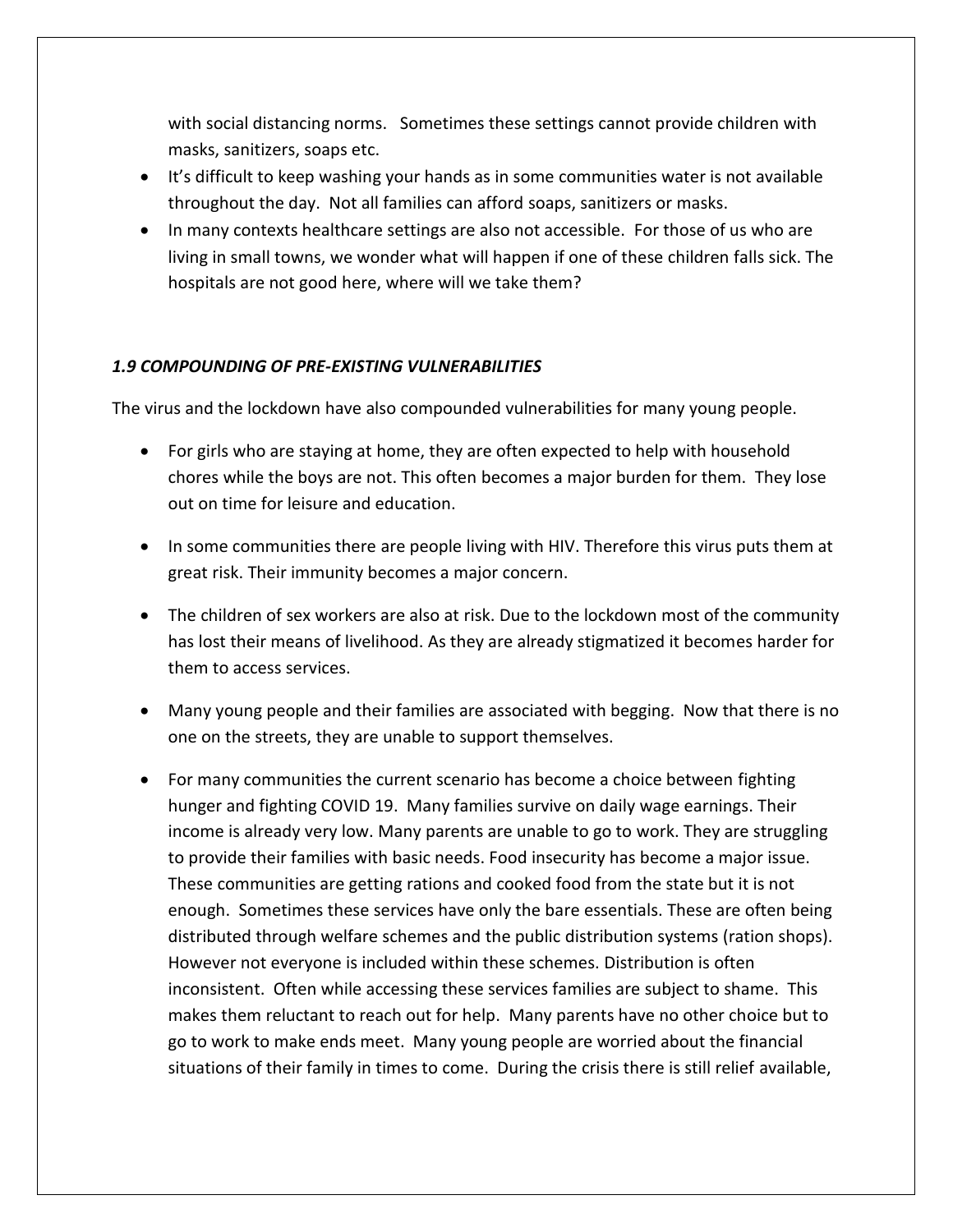many are wondering what happens once the crisis is over. These effects will take a long time to subside; will the relief services still be available?



# *1.10 DIFFICULTIES REACHING EVERYONE*

- There are many restrictions on mobility and workers cannot reach their communities. This has led to a closure in most direct services. Meeting with the families and talking to them was an essential part of the service however this is no longer possible.
- Relief measures are not reaching everyone. It's a challenge to reach young people in remote areas.
- With the shift of all activities online, many young people find themselves excluded due to the digital divide. In some communities not everyone has access to phones. Those who do not have the resources to fill balance<sup>iii</sup> to meet the current needs. Also sometimes phones are not within network coverage areas. Therefore all young people cannot be reached via the phone.
- Many organizations and individuals trying to help do not have the financial resources to reach everyone in need.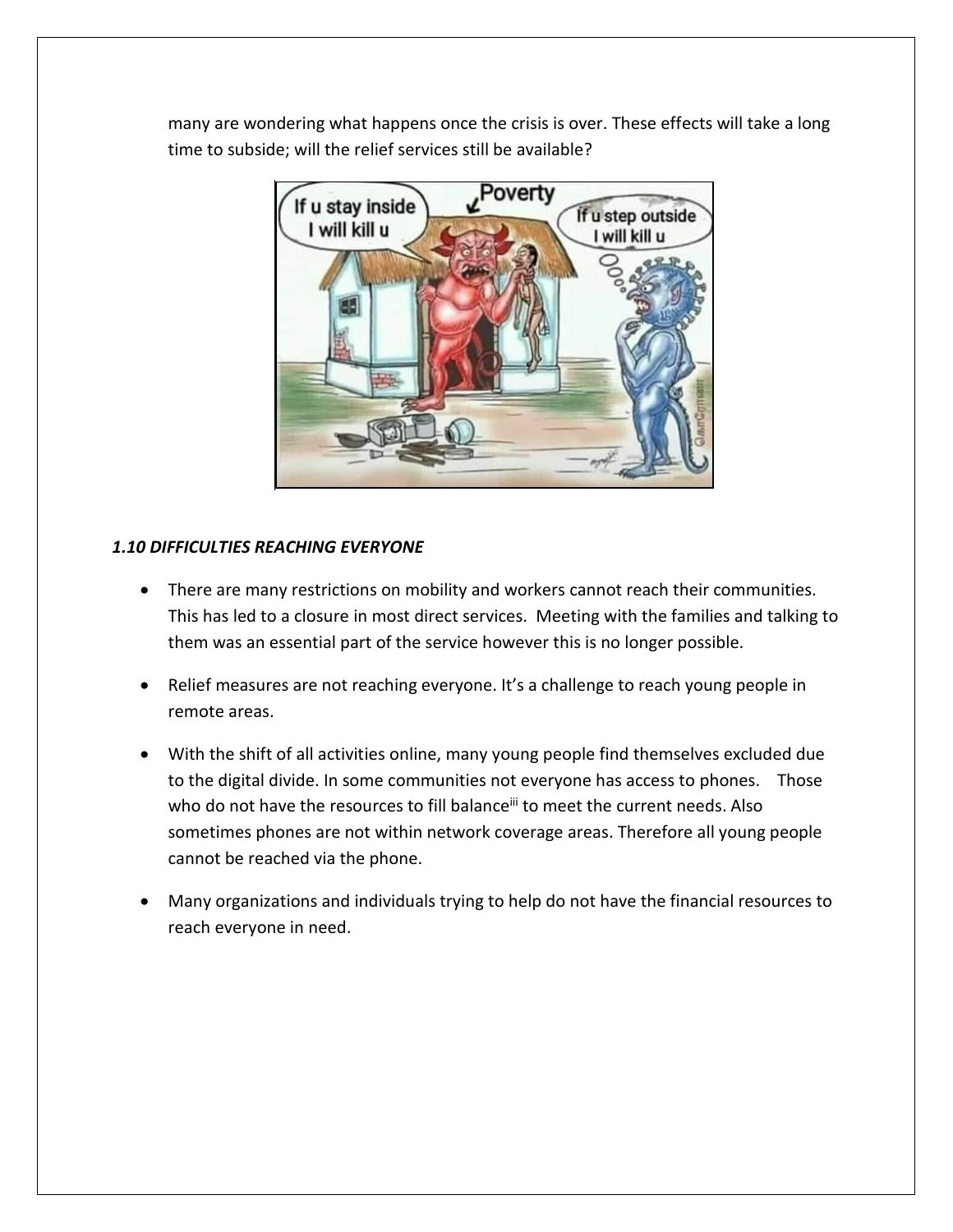#### **2. CHALLENGES FACED BY YOUNG PEOPLE IN 'HOME OF VIOLENCE'**

#### *2.1 LACK OF PRIVACY*

• In such situations, young people have little or no privacy. Sometimes they even have to change their clothes in exposed settings that can put them at risk of harm.

#### *2.2 EXPOSURE TO ABUSE ONLINE*

 Many young people are spending a lot of time on their phones. This could result in using the phone in ways that are not safe, bad things could happen; things could go out of control.

#### *2.3 INCREASED SURVIELANCE SCRUTINITY*

- In terms of violence earlier when the parents would go out young people had some time on their own to be as they wanted. They would watch TV. Relax. Now everyone is always around. For a child who is staying in such a situation, there's no space to be free. Parents are spending their time on increasing surveillance around kids and disciplining them.
- In many families fathers are recruited into patriarchal ways of relating to young people. They become increasingly controlling. However as they are migrant workers they are mostly away from home. However due to the closure of work spaces, many of them are coming back home. They are subjecting young people to increased surveillance and control. The children can feel the pressure of this they don't know what they will do.
- In some rural settings cultures of discipline and authoritative relations between young people and their elders make it difficult for them to understand one another. This leads to frequent clashes and conflict.
- This increased suffocation and pressure leads to increased harm, especially in terms of violent ways of discipline and physical harm.
- In situations where abuse is perpetuated by someone from the outside, being around one's guardians has improved the situation; however this does not take into account cases where abuse is happening within the family.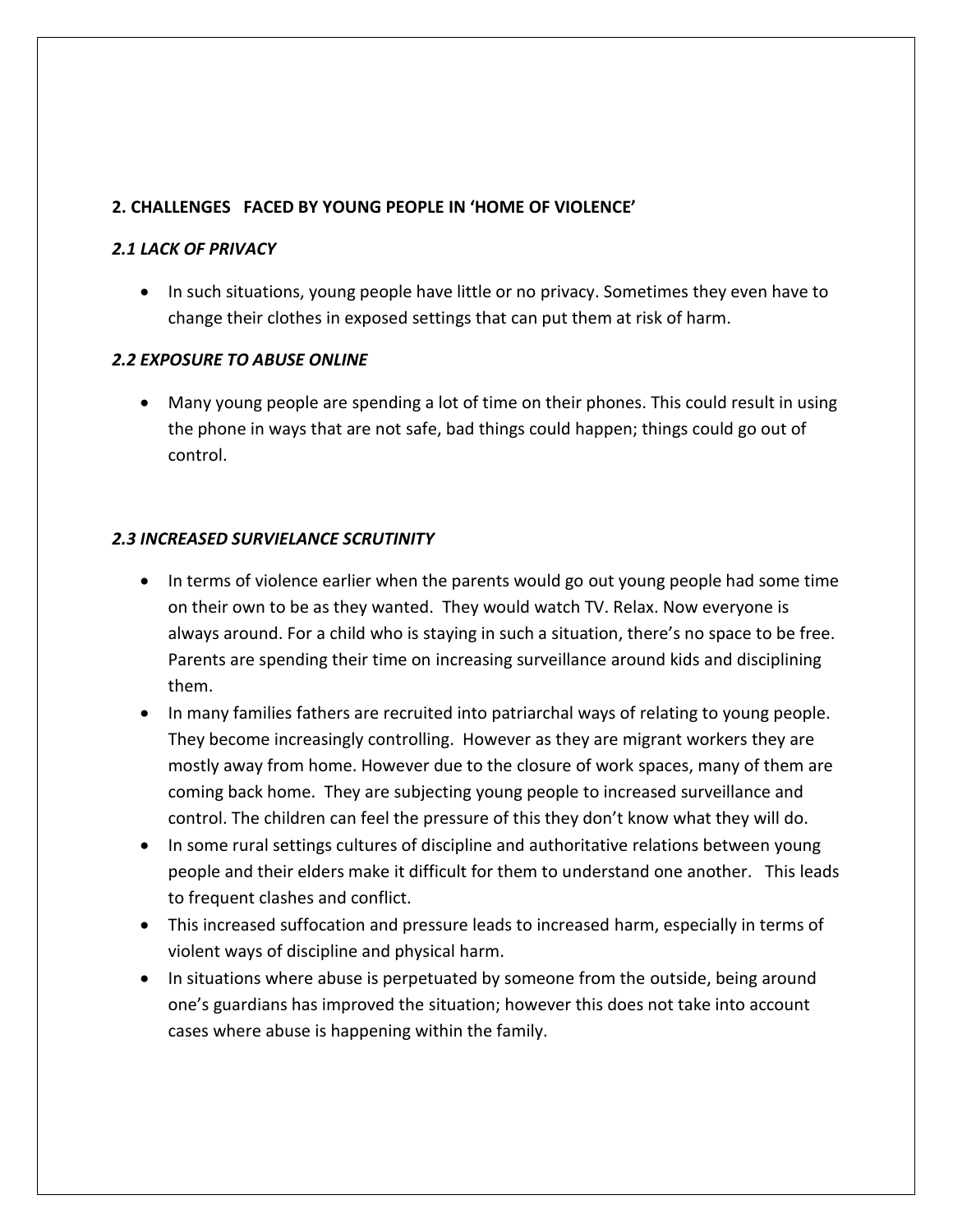# *2.4 INCREASED FRUSTRATION AND IRRITATION*

- Being in close proximity all the time along with the pressures of the current situation is leading to a situation of volatility. Sometimes people are communicating in ways that invite aggression. Added to this the restlessness of young people creates a situation in which violence thrives.
- The mothers of the young people are finding the situation challenging as patriarchal attitudes in society, have resulted in the burden of housework and childcare being primarily attended to by them.
- Due to these factors in families where there never has been violence before, there is suddenly violence.

## *2.5 WITNESSING VIOLENCE*

- With the lockdown in some situations there is an increased chance of domestic violence. As they are home all the time, children are increasingly witness to this. For example in a particular case domestic violence has resulted in the father throwing the mother and the child out on the streets.
- Addiction in communities often leads to an escalation of violence. During the lockdown many people are unable to get their sources of addiction, which is resulting in withdrawal that also leads to an escalation of violence.
- In situations of domestic violence often the parents are vulnerable as well, and this makes it difficult for them to take immediate action on the situation for their children.
- Sometimes violence is perpetuated by other family members and is not just between parents.

#### *2.6 DENIAL OF BASIC RIGHTS*

Not getting food and being denied of essential needs is also a form of violence.

#### *2.7 RUNAWAY / HIDE THINGS*

 These pressures are leading to young people having to hide things from their parents. A fear is that this might cause many of them to run away from their homes.

#### *2.8 INCREASED EXPOSURE TO ABUSE.*

• In many cases young people are in homes with perpetrators of harm present. Now they are in the context of risk 24/7, they are suffering 24/7. Earlier there would be specific periods when they would be scared, now they are living in fear.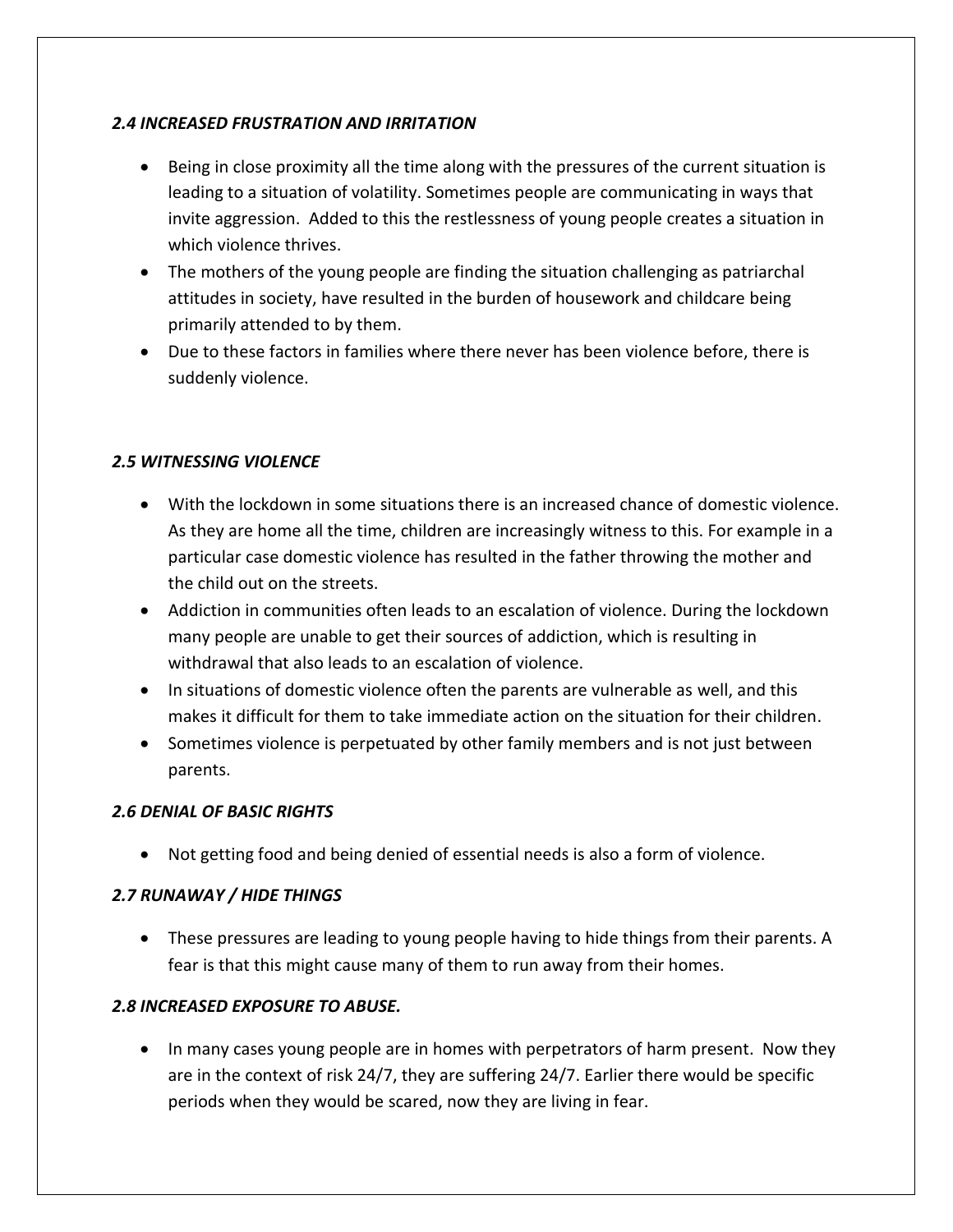### *2.9 HUMAN TRAFFICKING/ COMMERCIAL SEXUAL EXPLOITATION*

• In some communities human trafficking is prevalent. Those engaged in trafficking have found novel ways to adapt to the situation. There have been cases where in the midst of the lockdown they have convinced young girls to marry them. They can't leave with the girls or sell them now, so they are marrying them behind closed doors in hopes they can sell them later. They are taking advantage of the poverty of their families by promising the families money to marry their daughters. They are taking advantage of the social distancing laws.

## *2.10 PROBLEMS WITH REPORTING VIOLENCE*

- Many of the children who are stuck in houses with those who perpetuate harm are finding it difficult to report or reach out for help as they are always being watched.
- There are already certain factors present that prevent reporting. In poor families, they don't have the resources required to keep up with the legal proceedings after reporting. Services that are available free of cost cannot always be guaranteed; as one's social location often determines experience within these spaces. Not everyone has access to effective services. Reporting is also linked to experiences of shame within the community.
- Many children do not know how they will report abuse.
- In some situations when they are moving around the community. They see posters about child line as well as other safe spaces for children. Now they are not hearing so much about all this.
- Many don't know what to expect when they reach out for an emergency response. An emergency response requires the coordination of multiple actors across different settings. A fear is that emergency responses can sometimes increase harm as well. This is something that remains a dilemma during normal times as well. As young people are harder to reach with social distancing norms it's also difficult to reach agreements on what sort of emergency responses are needed and are helpful. Many young people are afraid of the consequences of reporting. A worry is that will emergency responses take into consideration the particularities of the situation?
- There is an assumption that services within the sector are exempt from risk and harm. However this is not always the case. Often various forms of violence are perpetuated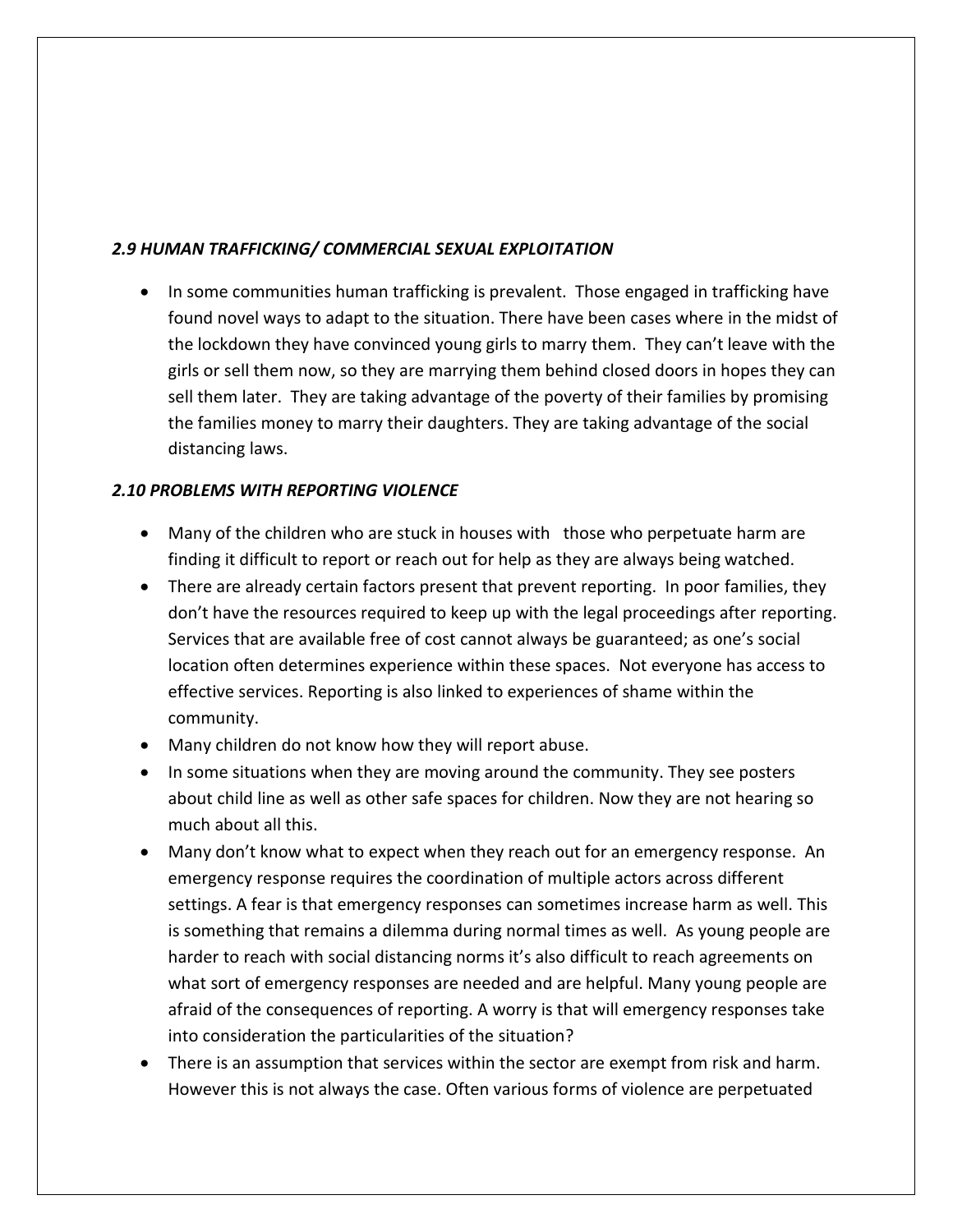within settings that are supposed to keep us safe. Therefore many people often wonder, what are safe spaces to reach out to, can I be guaranteed of their safety? Many young people have had negative experiences within these spaces and therefore are reluctant to reach out for help.

## *2.11 GAUGING RISK.*

- Due to the lockdown it's increasingly difficult to understand the level of risk. This is because conversations are often on the phone and privacy isn't always accessible. Therefore young people cannot share openly. Talking telephonically limits the possibility for observation. When we were able to go to the field we would have noticed many things we could have explored further but telephonically this is not always possible.
- In cases of child marriage, sometimes observation would be essential but now this is not possible. Now responses are restricted to cases where the participants directly tell us what's wrong.

# *2.12 REACH*

 Young people who are beneficiaries of N.G.O's and civil society organizations are receiving some degree of support through their programs and services. However one wonders about young people outside the purview of services as well as those who cannot be reached via phone.

#### *2.13 LOCAL CHANNELS OF SUPPORT*

 Often community based responses are the first line of defense against violence, however due to social distancing norms; these are getting harder to access.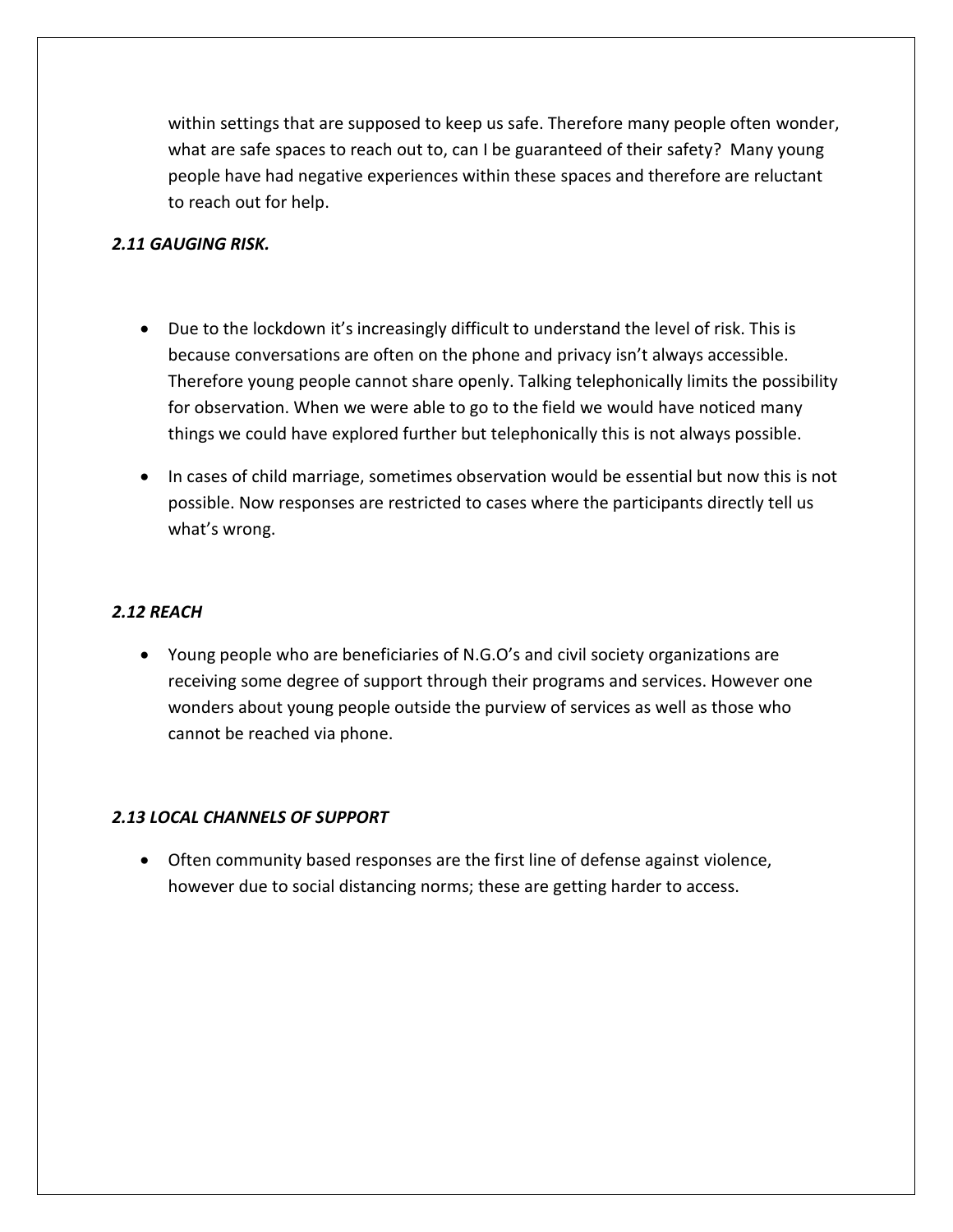# *2.14 DILLEMAS WHILE RESPONDING TO VIOLENCE IN THE LIVES OF YOUNG PEOPLE*

Situations of violence are already complex. There are some pre existing complexities that are further complicated because of the lockdown.

- In responding to young people what is the balance between being de-centered and centeredness? At what point does a response become paternalistic? However if a response is not taken will it increase harm? At the same time not taking into consideration the young person's wishes might also increase harm. What do we do if we are in a situation where there isn't enough time to navigate this dilemma with the young person.
- How am I defining a situation that needs an urgent response? Is my own social location affecting this definition? How does this fit with the young person I am working with. What if I think of the situation as violence but the person I am consulting with doesn't? Often it is assumed young people do not have enough knowledge and awareness and therefore it is the job of the adult to convince them of the presence of violence. However is there more to this than that?
- Situations of abuse are not always black and white, what about situations where love and violence exist together and the young person does not want to be separated from the person concerned or take any action.

# **2.2 CHALLENGES WITHIN CHILD PROTECTION SETTINGS**

# *2.21 DISCOURSES THAT DISTINGUISH BETWEEN 'DESERVING'AND 'UNDESERVING' BENEFICIARIES*

 Often within these settings, certain discourses give rise to ideas that some young people are beyond help. As a result they are often excluded from services as it is thought that they will not improve. Sometimes these young people are viewed as risks to other young people. These young people have already been excluded from services; the advent of the pandemic makes them more vulnerable. My friend was kicked out of the home because of bad behavior, now she is too afraid to reach out. I sometimes wonder if she is safe. She was with us because she needed protection.

# *2.22 CLOSURE OF SAFE SPACES.*

 Not all homes are for stay throughout the day. It is considered that children in these homes are less vulnerable. In the early days of the lockdown many of these settings were shut. However this doesn't take into consideration that vulnerability is something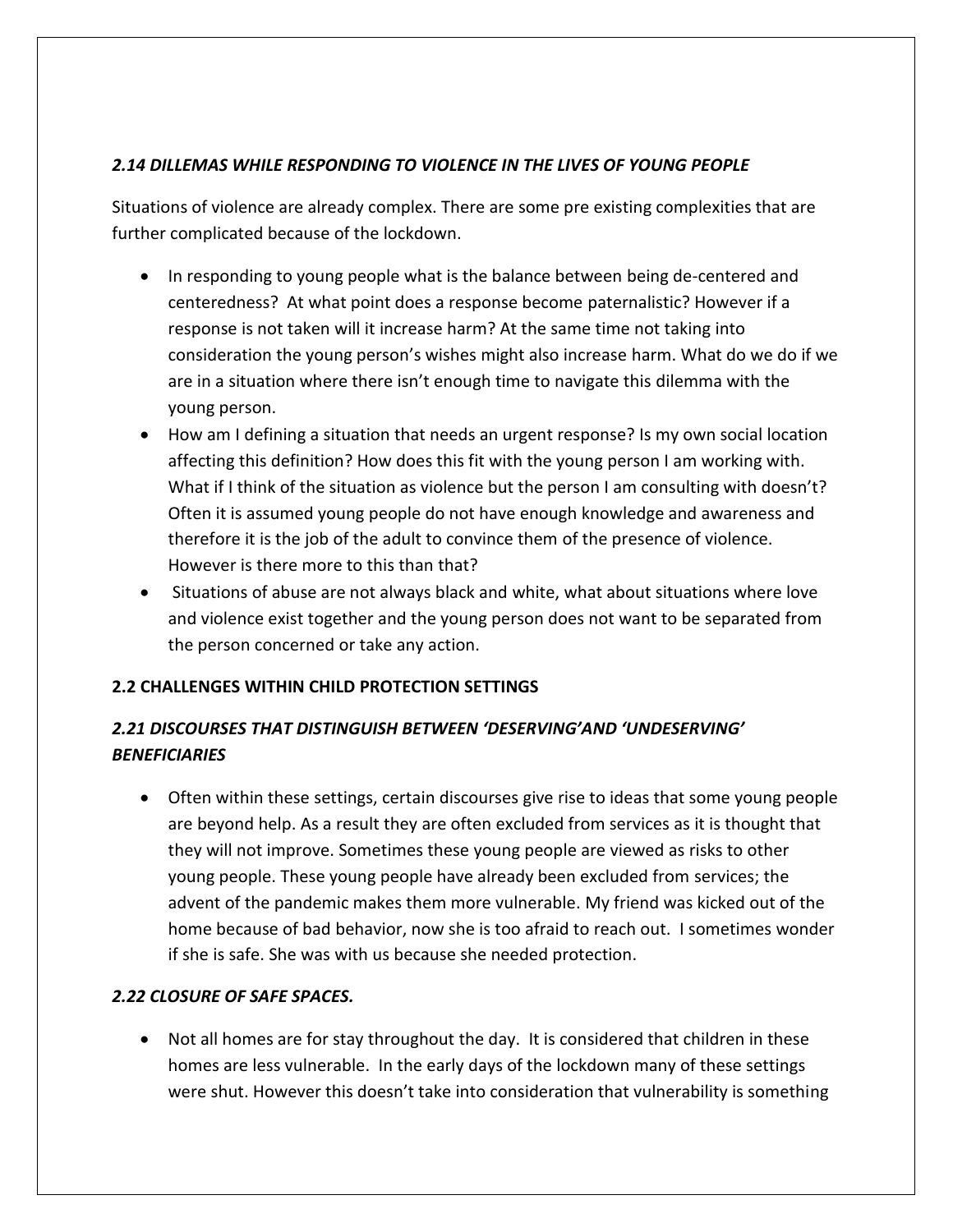that doesn't remain fixed but changes. Many of the children within these homes are in extremely vulnerable situations from time to time. It is important to remember that most people are accessing these spaces because they are facing risk in their own settings.

- The sudden closure of these spaces adversely affected young people. Many of them had to be sent home in a hurry. In these situations when guardians could not be reached it caused many problems for young people. Many had to return to less than ideal settings. Many settings were advised to reintegrate the young people as soon as possible.
- Along with this community centers , drop in centers , schools , were all public spaces they could turn to minimize exposure to abuse . However all these spaces have shut down?

## *2.23 EMERGENCY RESPONSE*

 Though emergency responses are active, emergency response teams are not at their full capacity. Official departments looking into this are also scattered. These responses require collaboration. While the nodal agencies are functional, the collaborative units are often closed. Transportation is also a challenge. This results in delays and a lack of coordination.

#### *2.24 CHALLENGES WITHIN CCI'S*

Within CCI's there are already some existing issues.

- Though legally there are 6 types of homes which cater to young people with diverse needs, in reality it's not always possible to maintain. Therefore young people often don't get specialized needs met.
- Often these settings are under many bureaucratic norms and restrictions that don't take into consideration local experiences. This puts pressure on both the staff and the young people and affects relationships within the CCI.
- Many child protection settings have instances of violence and maltreatment within them.

Due to the lockdown this has resulted in new complications.

 Rescue and Release has stopped during the lockdown. Those who were just on the verge of being reintegrated have gotten stuck. This has made them very hurt and upset. Often others are making fun of them because of this.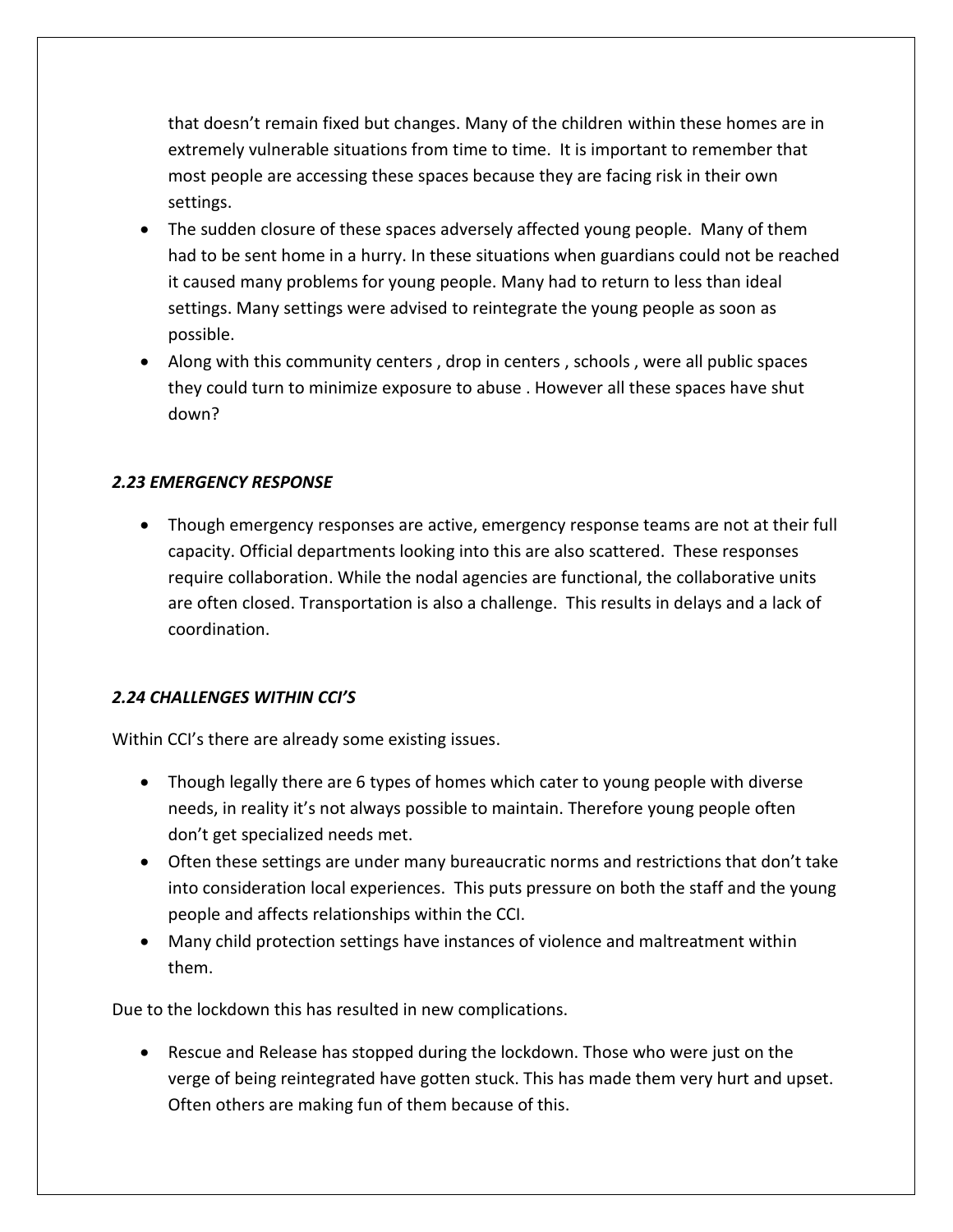- Though rescue has stopped there is talk on having to start the process sometime in the future. However whoever enters will have to be kept in quarantine. The first few days are a big deal for a new child coming in, they get to know other people, the children ask them questions like 'where did you come from?' If children get to know they are from the same locality, bonding takes place. This will be impeded.
- Because of the lockdown there are many changes to their routine for example on Sunday's they usually go out and do various activities but because of the lockdown they can't go. They like to be free; not being able to go out has become critical. They feel like they are caged (Nijeder Bondi Bondi Mone Kore). Even while playing indoor games, they have to maintain social distancing laws. For example while playing Ludo<sup>iv</sup> and Karam they usually have 4 to 6 players but now there are only 2 players.
- These children live far away from their families; they have become very worried about their loved ones. In some contexts families would come to visit, however now this has stopped.
- This is inviting worry, concern and restlessness into their lives. Sometimes these contexts are leading to aggression as well.
- The CCI also has limited supplies. Many are worried about if they will have enough resources to meet the needs of all the young people. In rural and semi urban contexts, many authorities are worried about what will happen if someone gets sick as there are no major hospitals there.
- The CCI has to constantly think of ways to involve young people.
- $\bullet$

This also creates new challenges for the staff of the CCI's.

- Staff capacity is not always very large in these settings. Often staff is on duty 24/7, which takes a toll on their mental health. They also become restless but they have to keep going. Working in a CCI often means no rest. Sometimes it becomes difficult for the staff to keep an eye on a large number of young people. Earlier staff would come on a rotation basis but due to the situation movement in and out of the CCI is restricted and staff is having longer shifts.
- Like the young people the staff are also facing the lockdown they are worried about their own families and having some of the same concerns. Sometimes depression visits them and they are afraid they might have a break down. The staff is also scared.
- Sometimes enforcing the restrictions on the young people leads to conflict.
- In some situations these frustrations are impacting the way staff interact with children and are increasing maltreatment.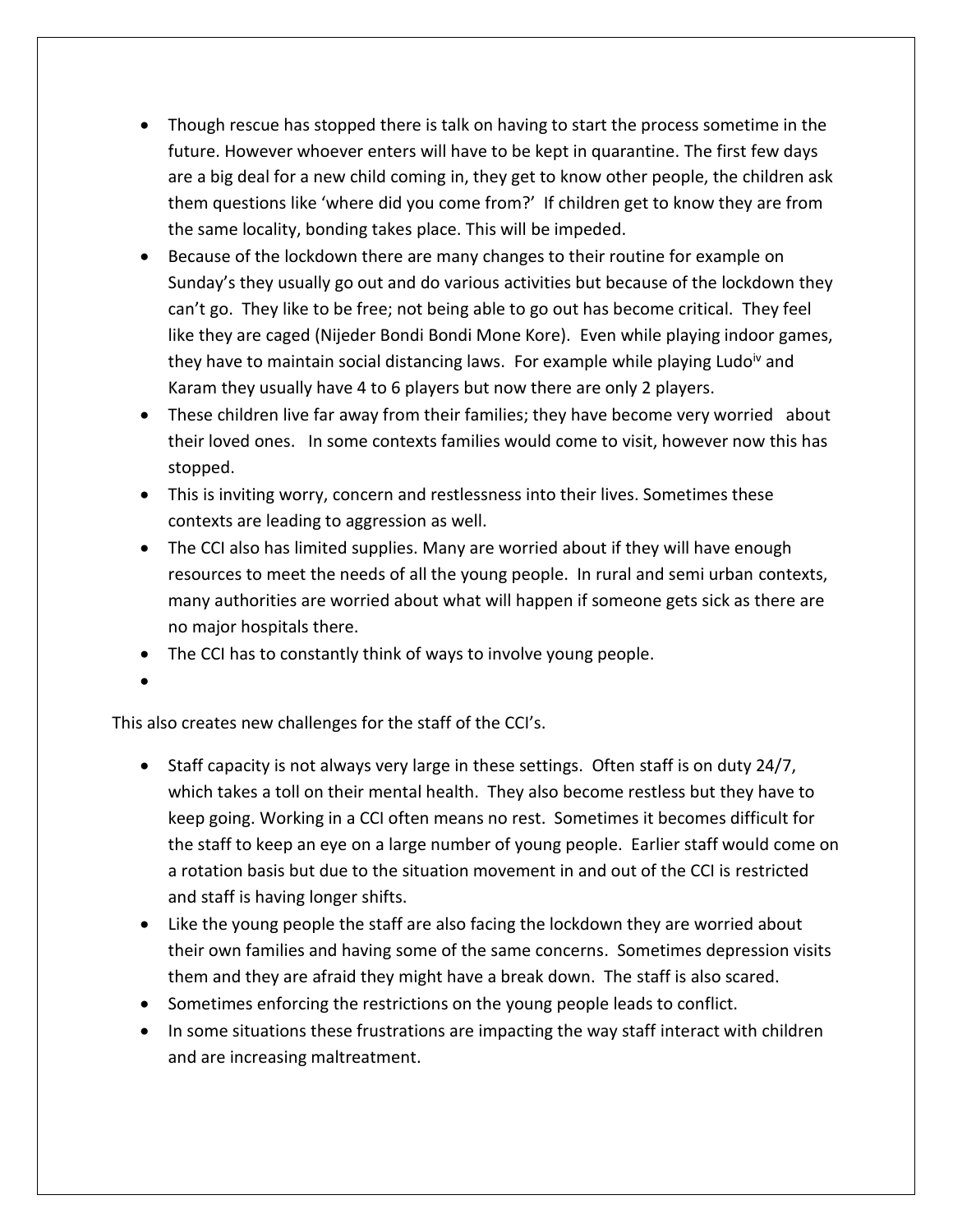The current situation also creates challenges for those working and reaching out in other children protection settings

- Sometimes I worry about the health workers and how they are keeping.
- I worry about our youth leaders, they are in the same situation as the young people themselves, and they are not getting food either. They might also get arrested if they are unable to maintain the restrictions.

# **PART THREE: RESPONDING TO THE SITUATION**

# **3. RESPONSES TO THE CURRENT SITUATION.**

# **3.1 GENERAL RESPONSES.**

# *3.11 HEALTH AND HYGEINE*

- During this situation we are trying to make health based safety measures more accessible to the young people. Within our CCI were giving the children soap, sanitizer and masks. In situations where masks are not available we are trying to work on creating home-made masks.
- We are trying to ensure that along with ration young people get hygiene kits.
- As most of the young people we work with are HIV positive, we are trying to make sure that their ration packs contain items that will help boost their immunity.
- We are keeping an eye on their health and hygiene. This includes things like hand washing maintaining social distance etc.
- While telling young people how to keep safe during this time. It is important to test how realistic these solutions are. I have advised all people working on this to try all these solutions out themselves and only propagate things which we are able to keep to ourselves. Often we tell young people to do things that we ourselves find difficult.
- It's important to take health and hygiene into consideration contextually. Some of the young girls that we worked with said everyone was giving them food; however they did not have access to sanitary napkins. Therefore within the lockdown it was extremely difficult for them to maintain menstrual hygiene. We reached out to Malda Childline and ensured they got sanitary napkins. This helped us understand the specific needs of these children and be mindful of them.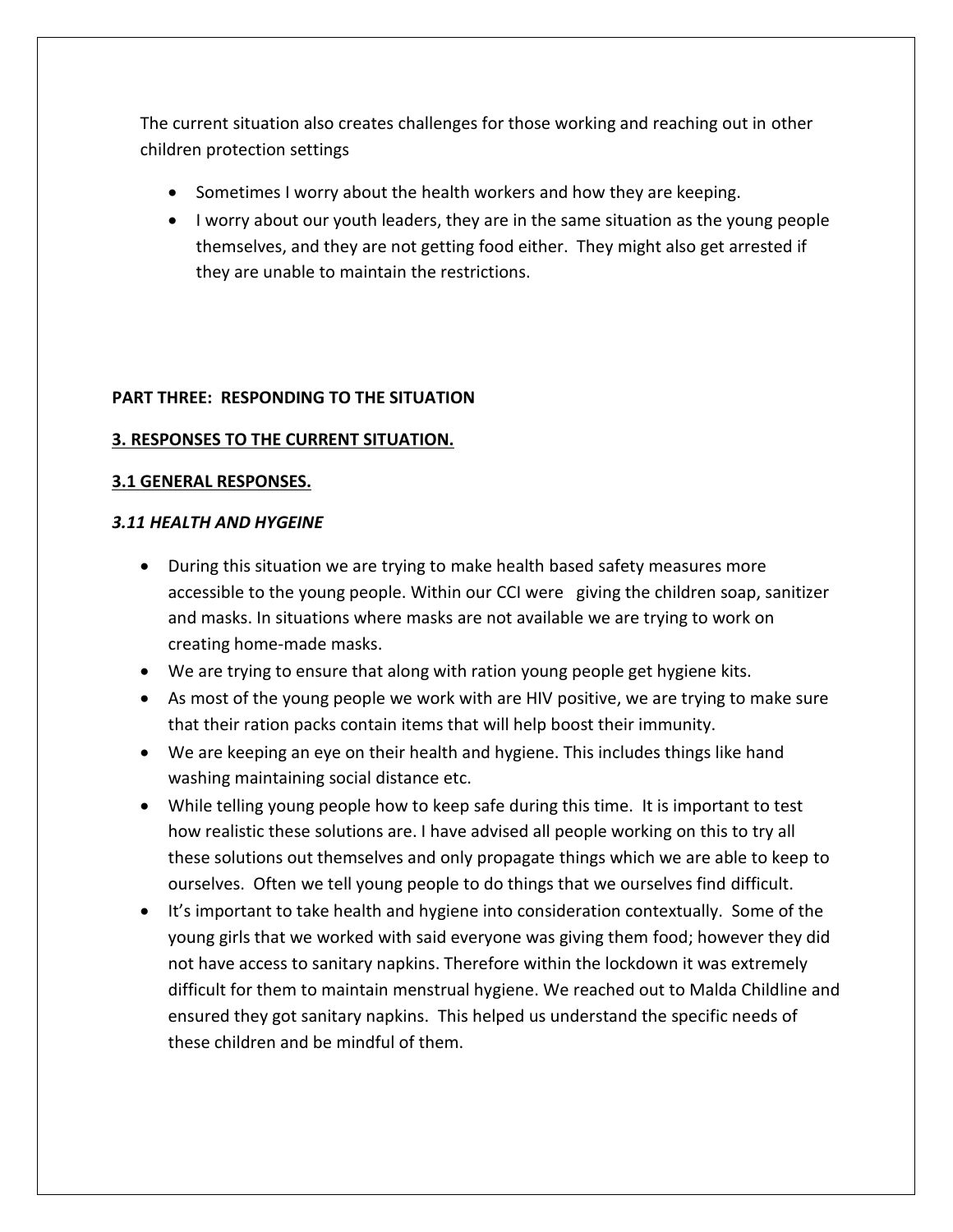#### *3.12 TAKING INITIATIVE*

- I have been keeping in touch with the young people and checking in on them. The office hasn't told me to do this but I am doing this on my own accord for a broader purpose.
- I have been looking for spaces in which I can contribute my services and be useful. Due to the lockdown many work spaces are not functioning as intensely. However this is an opportunity to take on invitations to contribute and stand with the community.

#### *3.13 KEEPING IN TOUCH*

During this period, it's important to stay connected with the young people. There are multiple ways we are trying to do so.

- Keeping in touch, through video call, phone calls, whatsapp, facebook etc.
- In my community when I go to the market, I check in with all the kids of my community. I call them up occasionally to check in. I try and stay connected. They need someone they can open up and talk to; I try to give them that space. I sometimes offer those suggestions and advice from my own experience but I leave it up to them if they want to take it. One girl was really sad about something, she was on her phone all the time and distant from her family. After talking to her she and her mother are communicating better.
- Keeping in touch makes a wide variety of things possible. Sometimes just having a space for sharing is significant. We met a lady the other day , her husband is a migrant laborer , who is stuck in Chennai , she has not been able to get him back , just talking about it gave her relief as there was no one there to listen to her concerns.
- Sometimes keeping in touch enables us to find ways to help one another. One family was facing trouble with their rent, after talking about it we could find many new solutions.
- When I spoke to the young people, they let me know that they felt relief. They said they could breathe better after having a chat.

#### *3.14 KEEP YOUNG PEOPLE ENGAGED*

 We try to offer activities to the young people through our phone based conversations. We share interesting videos and activities they can do at home.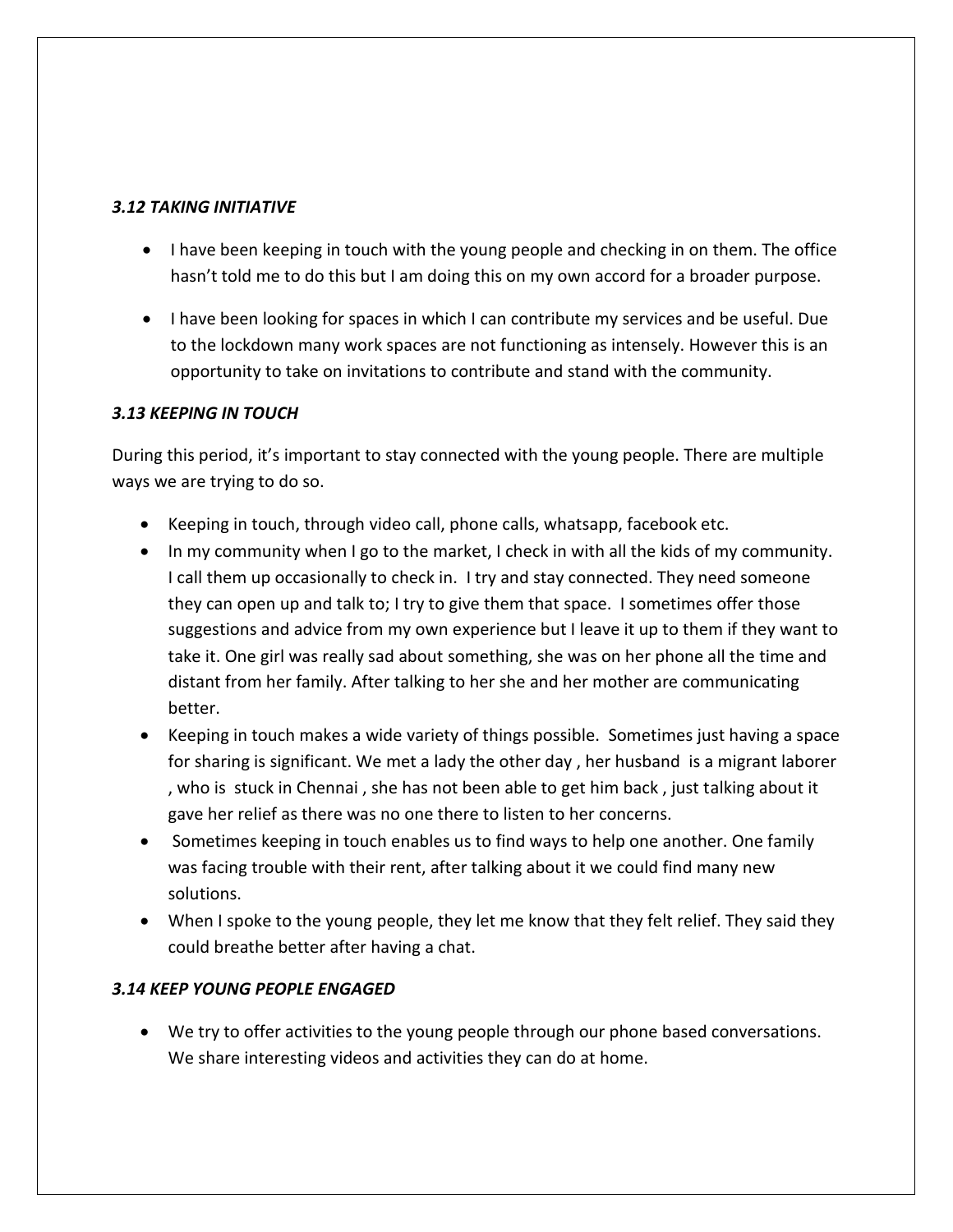- In my community we are five to six houses that live near each other. There are some young people in these houses. We live in an open area. I take them out to the field every day. Amidst the greenery they are refreshed. We have fun; we play games and play music. The time spent together helps the body and mind relax and tiredness leave. They gain energy and sleep better. In the field when no one else is there, we feel safe with nature. No one thinks about these kids so it's important that I keep them in mind. I can't do this for everyone but at least I can do it within my own community. I am also sharing videos on social media of Dance Movement Therapy (DMT) exercises. Many people have reached out saying this is helpful to them.
- Within the CCI, it's important to keep the young people engaged. We try to offer them activities that are interesting. We try to engage them through various creative mediums like art, dance, craft etc. We watch TV and movies with them. During this time our involvement with them has become a lot more. They are also engaging with the CCI chores. Many of them did not like cooking earlier, but they have developed an interest in experimenting with cooking and finding ways to manage food wastage. It's becoming easier to engage young people in sessions within the CCI, earlier they could not attend regularly as they were busy with other things, but now they are enjoying being a part of the sessions. These sessions are important as they help with the development of young people.
- At home I'm trying to keep my daughter engaged by giving her interesting work and letting her help me with my office assignments on creating dance based video's.
- Involving young people in household work and activities, according to their interest and capacity has helped me work with my own family.
- In our CCI I have found that out of 100, 60% of the young people will respond to activities. For the rest we need to give them individual attention. Out of these 60, 40% will respond to this. For the rest I have found it is helpful to ask them to help with our tasks. When they do so they are able to empathize with us and understand where we are coming from.
- Sometimes young people also have innovative ways of keeping themselves engaged. In our area, young people often play with their friends from the neighborhood, unable to do so; they are playing with one another from their balconies.
- In community settings young people do not have access to resources for recreation. We see many places advising young people to do craft with waste material etc. These young people live in such low resource settings, sometimes finding material to do these activities with is also a challenge. When we give them activities, we worry if they will go out in search for these resources. Therefore we are trying to provide them with 'psycho social support kits' along with rations. These have materials like board games (ludo), craft material etc.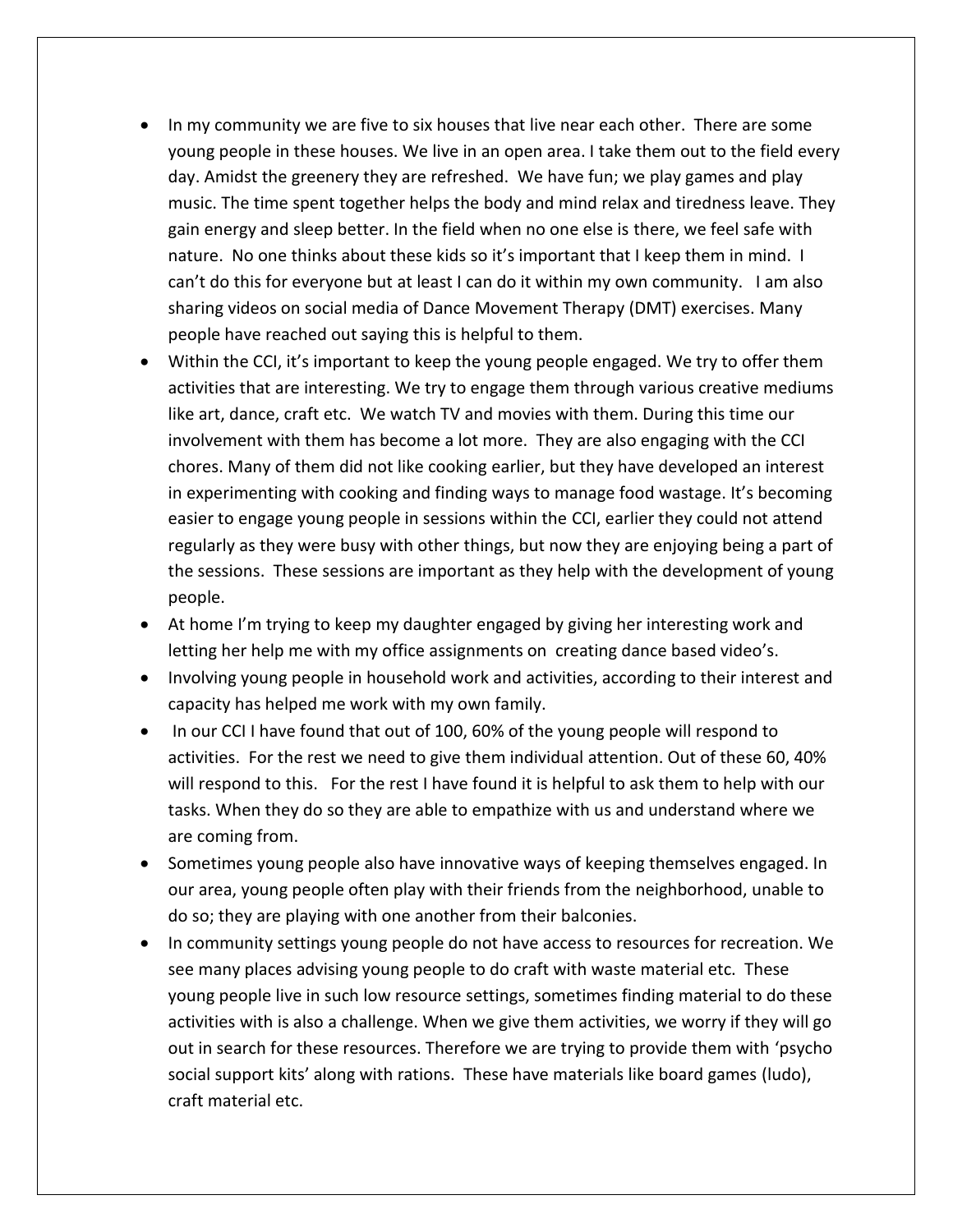- In our CCI, the schools are having online classes for the children. We make sure they can access these.
- We are trying to reach out the schools of the young people to find out if there are ways in which their education can continue online.
- As a result of these efforts young people learn how to manage restlessness and prevent it from taking over.

## *3.15 AWARENESS AND INFORMATION*

- We are engaging various mediums in teaching young people about the situation.
- In the CCI, We have tried sharing information with them through indoor games on the COVID -19 situations. The young people enjoyed this very much. Just the other day I saw some of the older children teaching the younger ones about this.
- We have daily assemblies in our home where we give them updates on what is happening.
- I take time out to talk to the young people in my community and explain the situation to them. If I am talking to a few young people others come in and join. Sometimes people want financial help as well , but it's not within my capacity to help them, but I can help them by talking to them and spreading awareness
- However we make sure they do not hear too much about COVID-19 or else they will get sucked into the panic. We try and verify the source of the information. We teach them that it is not so deadly however it will have an impact on our health facilities. We try and find out what they know and how they are feeling about it. This is essential and we want to understand how the young people are experiencing the situation. We tell them how this situation is making us feel as well.
- For the young people who are HIV positive, we try and provide them information on how to take care of their health needs. We keep talking to them about ART and how to work on their nutrition levels.
- Within the CCI, we take time out to talk to them about why we need to have so many new rules and restrictions in place.
- As a result of these activities their knowledge of the pandemic has increased. They are talking about Corona through drawings and writings. They are writing poems. They are asking about the situation of doctors and nurses.

#### *3.16 LEVERAGING CONNECTIONS*

• It's also important for us to leverage our connections and make sure our services reach the people. We have been networking with the DWCD (Department of Women and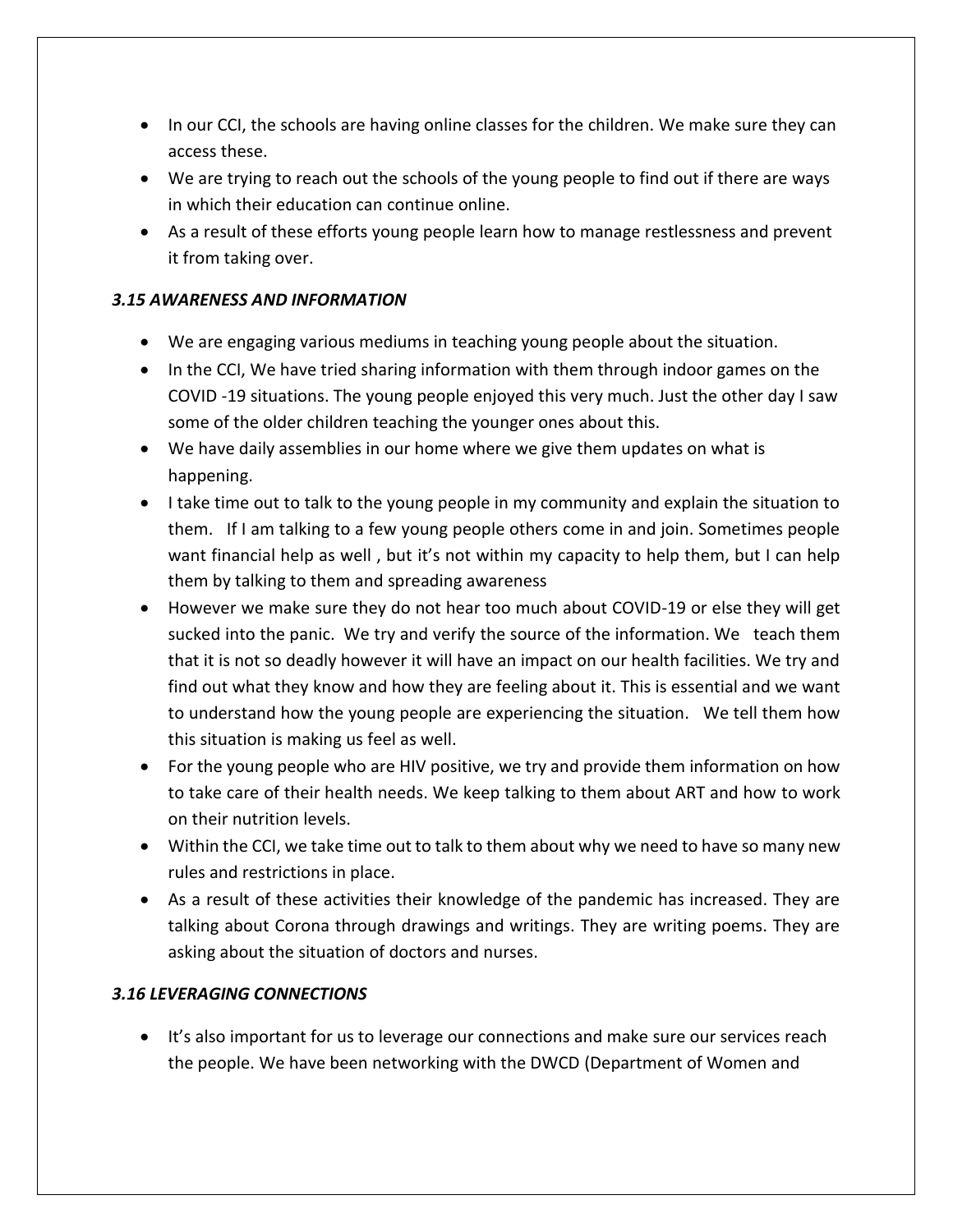Child Development) to ensure that our mental health sessions become accessible within CCI settings.

- I am in the same boat as most of the young people. Therefore if I say too much I am at risk as well, however I try to talk about their concerns in places that I think can help, I share their concerns with volunteers. I name the problems wherever I can. Due to the closure of services many of my friends had no food, I made sure to name them in settings where they were discussing relief services, so that the resources could reach them. I made sure that we got a hold of all their numbers so at least we could check in with them.
- We are trying to reach out for funds in various ways to sustain these activities. We are starting fundraisers and reaching out to local sources.

## *3.17 CONNECTING TO A WIDER WORLD*

 Within our home newspaper reading is an important activity. In this period of lockdown where the young people feel disconnected from the wider world, this activity has taken on a new meaning. They are stuck on the inside but these newspapers help them connect to the external world. They are reading about the plight of the migrant workers, as well as the various ways in which the virus is affecting the world. This has developed within them a sense of solidarity and they are eager to reach out and help.

#### *3.18 POSITIVE OF LOCKDOWN*

• In some situations the lockdown has meant more time with one's children and one's family. This has been extremely helpful to some people.

#### *3.19 UNDERSTANDING YOUNG PEOPLE.*

In situations of aggression and restlessness.

 We try to empathize with the young people because we are feeling the same way. We know that there's worry and anxiety behind all this. We often blame children for their behavior but forget to keep note of the situations we create for them. We try to engage their families in conversations around this as well.

# *3.20 MOVING BEYOND STIPULATED RESPONSIBILITIES*

 We work primarily in mental health services, and our organizational activities are restricted to that. However in this situation especially, some needs are beyond the therapeutic context. We do not give direct relief but we felt that in this situation it is important. We tried to reach out as per our capacity. It's important to understand that mental health is not just about emotions.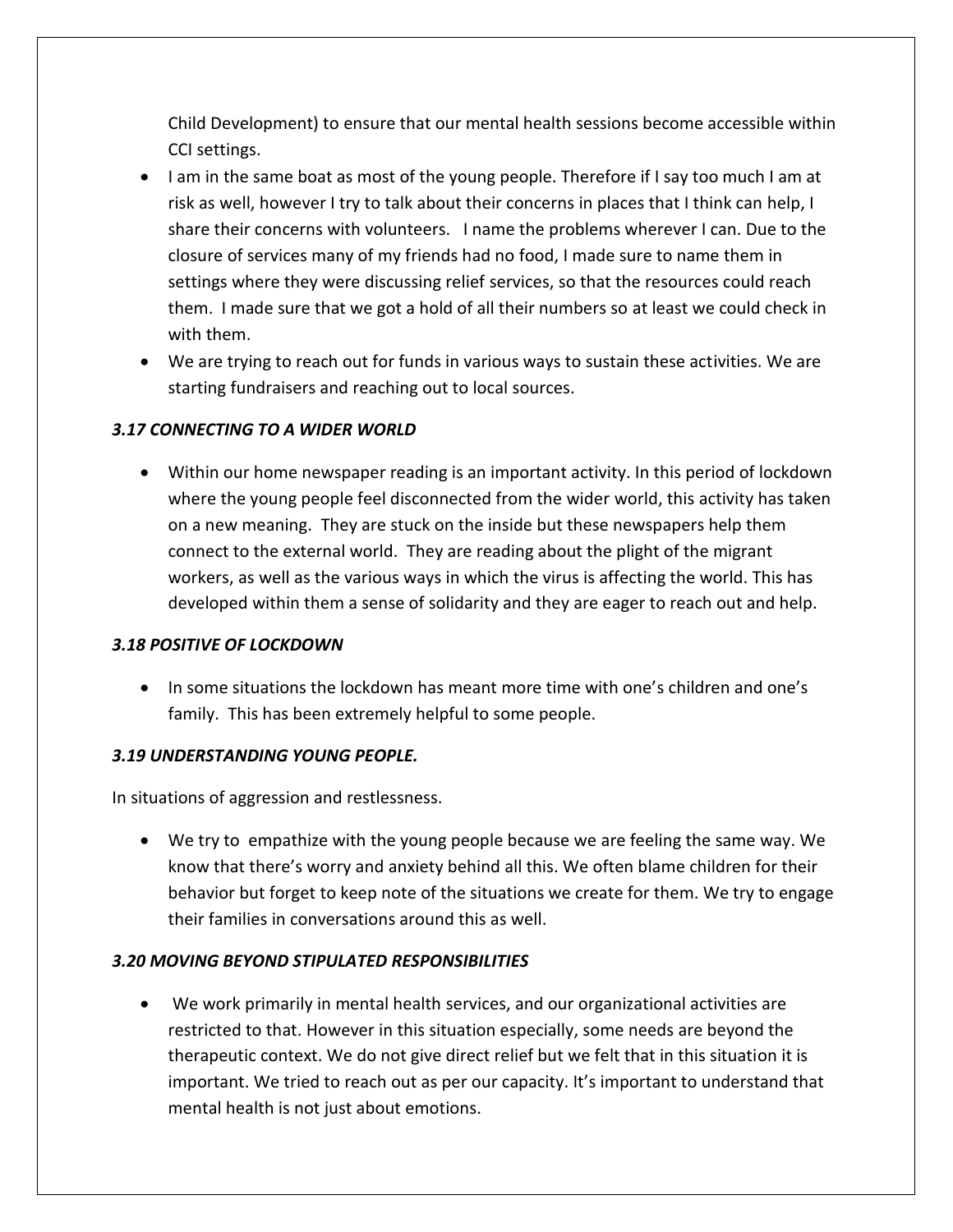• In this situation its important t to think beyond arbitrary definitions of personal and professional boundaries as well as legal and moral obligations. If there is some way in which we can help, we should without taking all of this into consideration. These are some things that we should consider redefining and a situation like this bring it to notice. The idea of 'boundaries' should not limit solidarity.

#### *3.21 SUPPORTING FRONTLINE WORKERS AND STAFF*

In order to keep these services going we must create contexts that sustain our frontline workers and staff.

- It's important to divide work and share responsibility so that the entire burden does not fall on a few people. It is important to support one another in this space.
- In our CCI, what we have come up with is that staff members take one hour off for themselves. To manage the stress and to prevent break downs. This is one hour of complete relaxation. Everyone is informed about this hour off so that, no one expects our presence during this time. They can do whatever they want during this hour.
- We have staff on rotation at our CCI, however due the lockdown there were some glitches in maintaining this. Now we are thinking about keeping staff on 7 days of duty at a time. Continuous work from one person is not possible. There is a room outside that is separate from the rest of the CCI, so they can come and change their clothes and take a bath before entering the CCI, to ensure that rules are followed.
- Most of our practitioners are from the grassroots. They are the sole breadwinners in many of their families. We cannot afford to cut their salaries or stop paying them. There are so many people dependant on them. We cannot let this happen for any of our staff members. Many of them are trying to earn extra by selling vegetables, however it is essential that we support them as well. We are trying our best to advocate and negotiate with our funders to make this possible.

#### **3.2 RESPONSES THAT HELP IN TACKLING RISK AND VIOLENCE**

#### *3.21 IDENTIFYING RISK*

 The lockdown has also made is easier for us to identify those engaged in trafficking and make the communities aware of them. Trafficking usually has local channels that enable the transfer of the young girls to take place. However due to the lockdown they are also stuck and after a while their activities start becoming visible to the community members.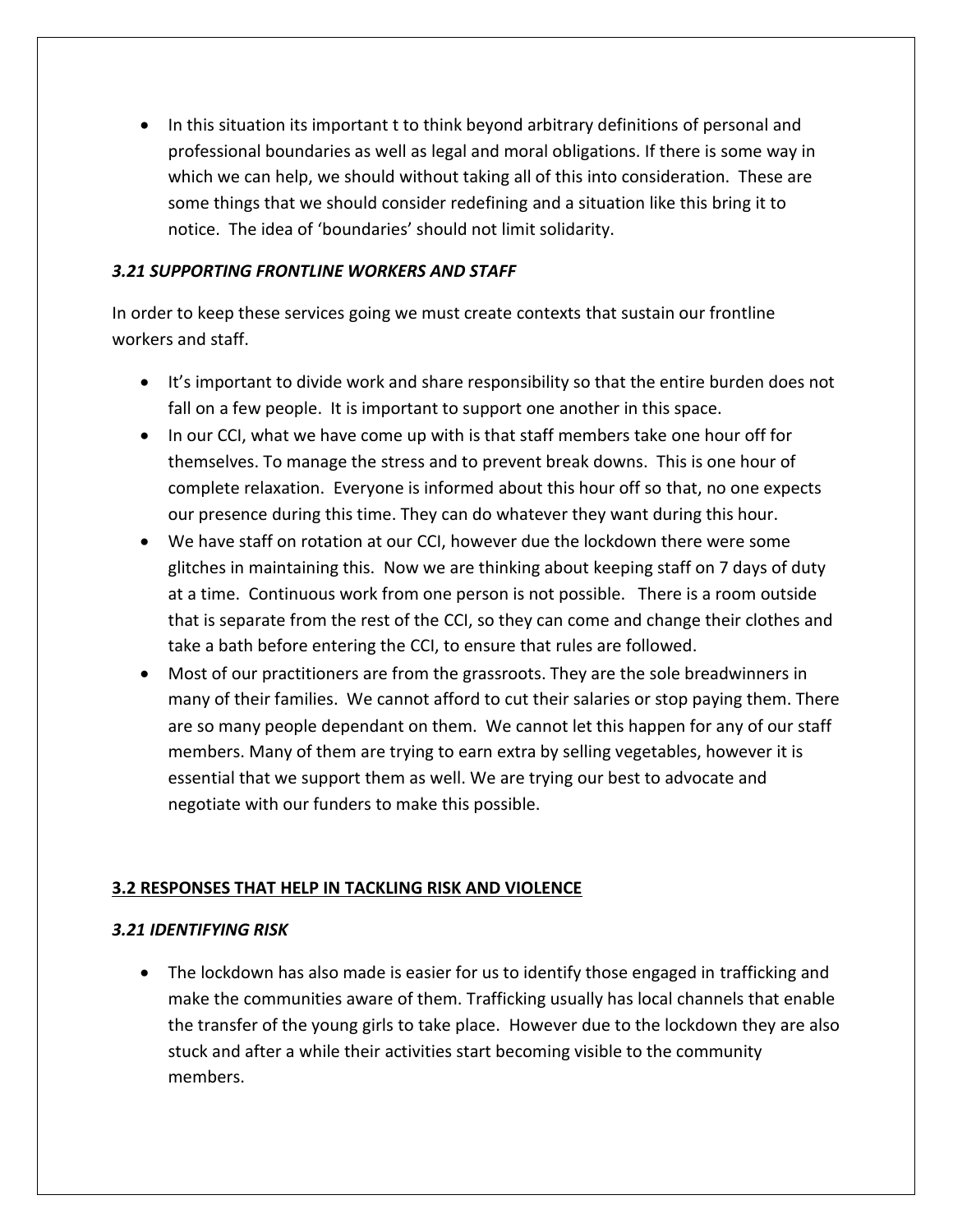- Due to challenges of phone based conversations in gauging risk, we are thinking of ways in which we can use stories to get out various forms of information. Currently our interactions are at a basic level. However we are planning on expanding on this and developing codes. For example we could ask them what's the weather like, if they say stormy, it could give us insight into how they are feeling. This is still at an early stage but we are thinking around it.
- Before we start discussions with young people on these topics it's important to check in and see if they are in a place where they can talk. Using yes or no questions as well as coded answers have proven to be helpful.

# *3.22 UTILIZING EMERGENCY RESPONSES*

- Though professional services are under capacitated they are still functional. They are getting better at reaching out within these circumstances. These responses are delayed but they are still happening.
- Childline is still functional. They are also in the process of getting permission to visit young people in quarantine.
- In emergency situations if a child is brought to a CCI, they have to accept.
- Child Welfare Committees (CWC) is meeting on video call.
- When we are getting to know about trafficking incidents, we are reaching out to the police and CWC. We were able to successfully intervene in one case

# *3.23 MENTAL HEALTH SUPPORT*

- We are trying to ensure that mental health services are available via phone/ videocall or zoom. Through this we try to give them energy, strength and boost their spirit.
- Currently there are many such services operating online, in settings that do not have inbuilt mental health services we try to link young people to these set ups.
- We work primarily with Dance Movement Therapy services. We have been working on adapting our processes through various mediums. We give zoom services wherever zoom is accessible, otherwise we use whatsapp call or telephonic set ups. There are a lot of things that young people cannot share verbally, this gives them an opportunity to articulate and explore their feelings through the body.

# *3.24 KEEPING IN TOUCH DURING RISK:*

• Staying connected helps we assure them that if there is trouble they can talk to us. Staying connected helps they reach out in the face of difficulty. It helps us ensure that they don't get alienated. It's important that they know that in the event of a crisis we will reach them.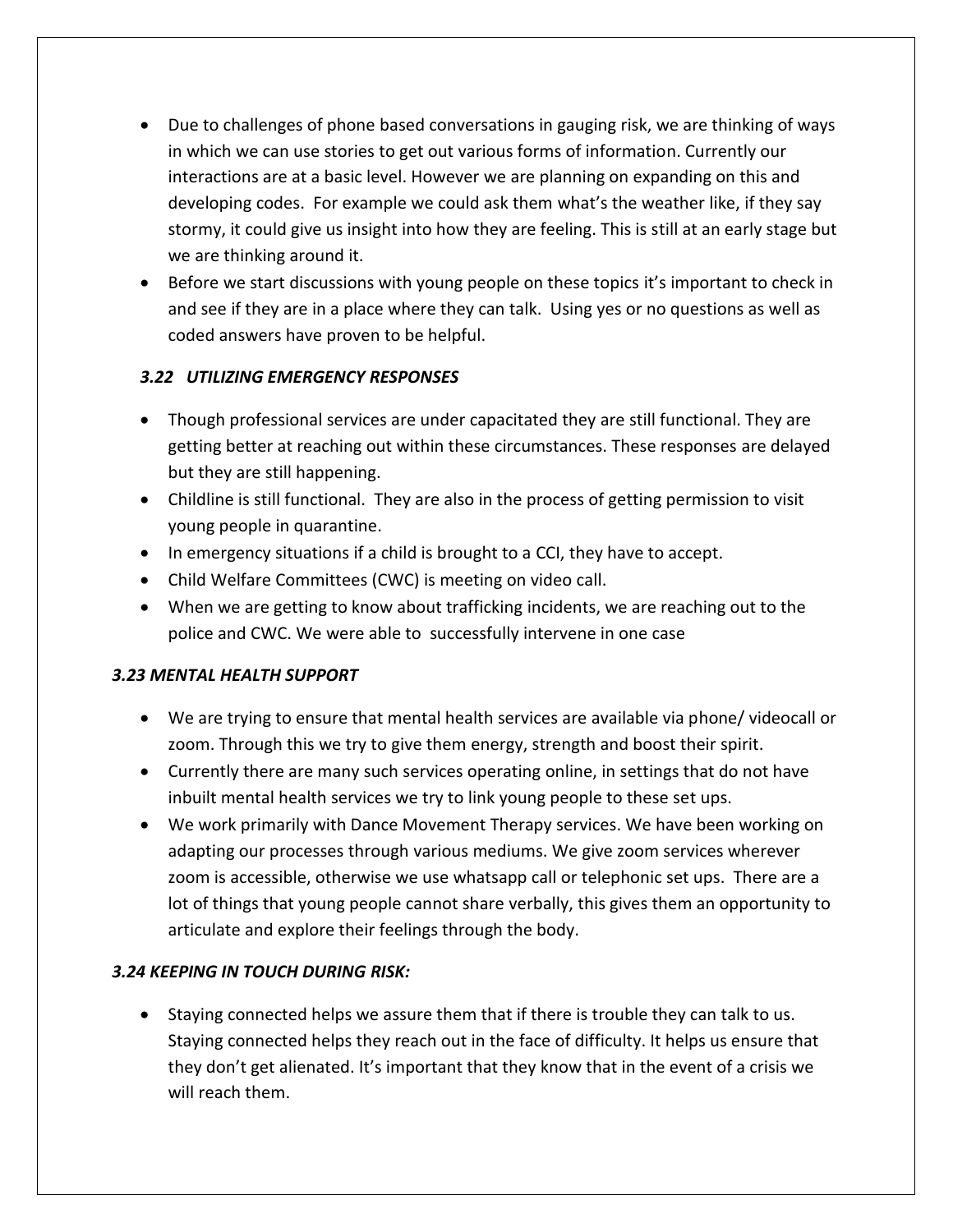- Even if we cannot give DMT based support its important to keep in touch with our communities. We received an emergency case a couple of days back from one of our therapeutic groups. After that we have decided it's important that this group gets sustained support. We have started a whatsapp group with them so at least if we keep talking to them we can notice when something is up and give them a space for release. In this group they share various activities that they are doing throughout the day. Sometimes we give them suggestions on what to do. For example if they have trouble sleeping at night we might suggest some breathing exercises.
- It's important to keep connected with young people during this time. Especially if we know they might be in situations of risk. I tried to be there for a child I knew who was at risk. We live apart, but I tried to stay in touch through phone. So that I can give her ideas on how to stay safe, and reach out if things escalate. However this keeping in touch is very risky. It needs to be done sneakily (Lukiye Chure). This sometimes makes me worried. I wonder whether we talking will put her at risk. She is also reaching out to me at immense risk; she also has to stay hidden. But it is important that I support her or she might get further sucked into the situation. There are some ways I am trying to ensure this is done carefully. When she reaches out I try to make sure the messages are from her. I notice how they are phrased. I understand her way of talking and I can tell when it is her. Sometimes we talk on video call. I let her initiate these conversations. I do not reach out unless she does, as I can't be sure when it is safe to talk. It's important that we are able to communicate with a limited exchange of words.
- Often when sending across documents of skills and knowledges in these situations we must check to see who is viewing them. Using symbols/ drawings in the place of writing things out has been helpful.
- If I know someone is in trouble and they are not talking or reaching out, then I can just call them normally and talk to them about things that interest them. Once I catch their interest I can keep them engaged in talking to me, then in the midst of that I can check in and ask how they were.
- By keeping in touch with people from the community they know that I am there if they need support. They can reach out if there is trouble and I can try to help. We reaching out become a space to share issues and difficulties. This makes them feel like they are not alone they have many supports.

#### *3.25 EXTENDING REACH*

We are only able to keep in touch with those who are available on phone. However we have found some ways to extend our reach. It's not always visible when people are in trouble. Therefore it's important to constantly innovate new ways of reaching out in the lockdown as well as normal times.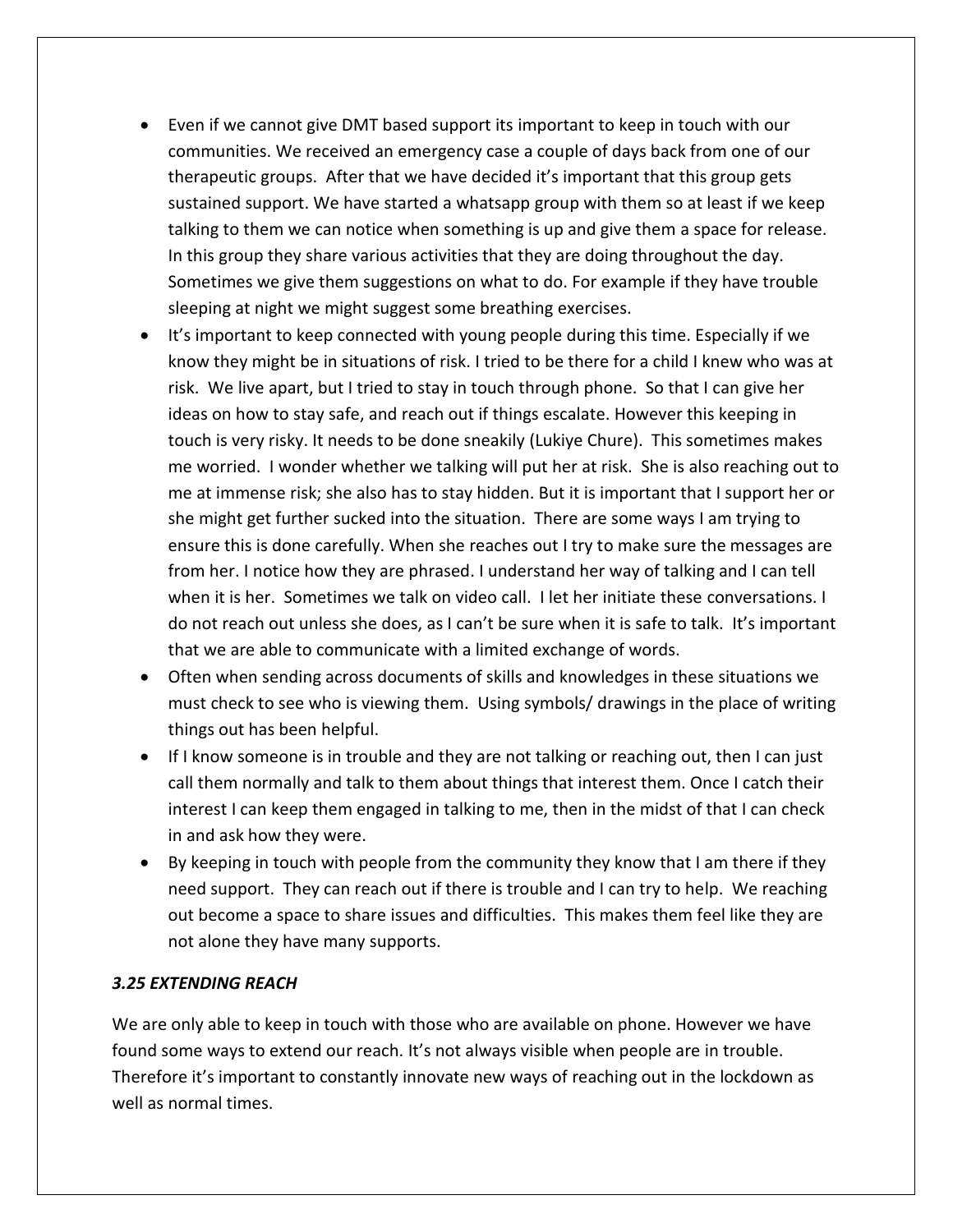- Our field workers live near the young people. When they go for their daily chores to the market, they try and check in and see how they are doing.
- Some of our youth leaders have been cooking ration and taking them to the communities. In the period when we were struggling with funds, they raised contributions and reached the houses themselves. Some of them are associated with our programs while others are community volunteers. They are taking this on, on their own. Where we can't reach the youth leaders are able to. This gives me a sense of hope.
- Within our CCI, we have noticed sometimes the children find it more meaningful to engage with one another. So we have asked the older children to take charge of 4 to 5 younger children and help us with their care during this time.
- In our community, we only know what's happening to the children who are communicating with us. However, we have devised a system where we are working with children to keep in touch with the community. The young people have become our eyes and ears in the community. In a community if something happens everyone gets to know, therefore we have told them to keep an eye on their friends and let us know if they need our help. It's not just the young people but also their parents. It's really important to engage the community in these initiatives and create an alternate ecosystem. We are trying to engage those who are showing interest in these initiatives.
- Our healthworkers live near the communities and they can reach out through their cycles. We have them positioned in case there is an emergency. To deliver essential goods and services our health workers are working with the community, they take the rations and give it to key persons in each neighborhood who then delivers it to the families.

#### *3.26 SHARING RESOURCES / ACCESSING LOCAL RESOURCES.*

- If I have things like story books and balloons in my house, I try and share it with young people in the community. I am also trying to feed five to six families in my community. I give them cooked food whenever I can. I know this is not much, but I am trying to do as much as I can.
- Sometimes I share my experiences and how I am navigating the lockdown. I share knowledge from previous difficult experiences. I often see people in the community telling others what I have told them.
- In this period of crisis, often needs are intersectoral, therefore it has been helpful to know of services available and connect people to them. A major activity for most organizations has been ensuring that people are getting their daily needs met and connecting them with various schemes and services .I have been a part of a voluntary group that is compiling services available during the lockdown . Sometimes we try to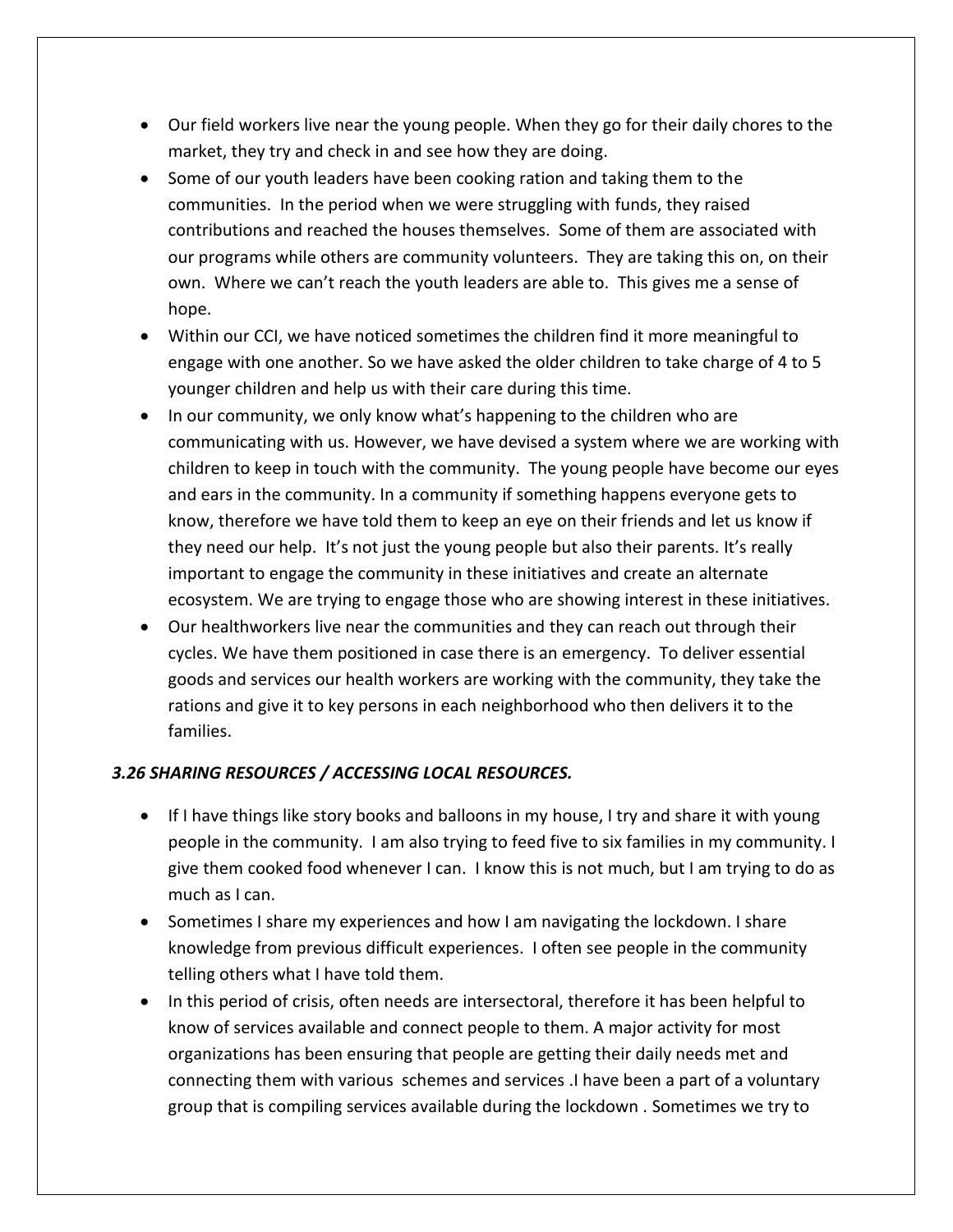keep a lookout for local resources as well. For example some of the young people who had nowhere to go due to the closure of homes, we tried to see if we knew of people who would be happy to house them. One young person was especially vulnerable; we were able to find shelter for her. There was a service that was transferring money directly to families in need; I was able to connect some people to this. .

- When I was caught in an unsafe situation for my child. I was lucky; I had the option of an alternate space of stay, and however I made the decision of making use of it. I had people I could reach out to for help. They helped me move there in spite of the restrictions. There are many resources available now to address such situations it's important to know how to make use of it.
- We were able to determine that some young girls were specifically targeted by the traffickers; we made an arrangement to have them shifted to alternate homes. We reached out to local channels like their extended families friends, etc; this would ensure that the traffickers could not take advantage of the lockdown to get to them.

#### *3.27STICKING TO DECISIONS AND MOVING AWAY FROM UNSAFE SITUATIONS.*

 My daughter and I were caught in the lockdown in a situation that was not particularly safe. We were locked in with someone who wasn't particularly safe for us. I made a decision to move out of there. I talked it out with her and we made a decision that we had to leave. I made a decision to reach out for help with moving out, but I decided that if nothing else works I will walk there. I had kept money aside for this. I decided that there was no looking back I had to leave. They tried to stop me but I wasn't having it. Staying here is much more relaxed, there are not too many people here, and she can be free. I can spend more time with her and involve her in day to day activities. Over there I was in a vulnerable situation myself.

#### *3.28 LISTENING TO WHAT CHILDREN YOUNG PEOPLE ARE SAYING*

- I think it's important to listen to your children and hear what they are saying. It's really important to take into consideration when they tell you they are feeling uncomfortable. If a young person is saying they don't like someone we must think have 'why' and keep that person away.
- When responding to violence it's important to work in collaboration with young people and respect their skills and knowledge's. We must keep in mind that they have an insider understating of what will increase harm for them and what wont. As adults we must assume that we know more than them about their own situations.

#### *3.29 DEALING WITH COMPLEXITY*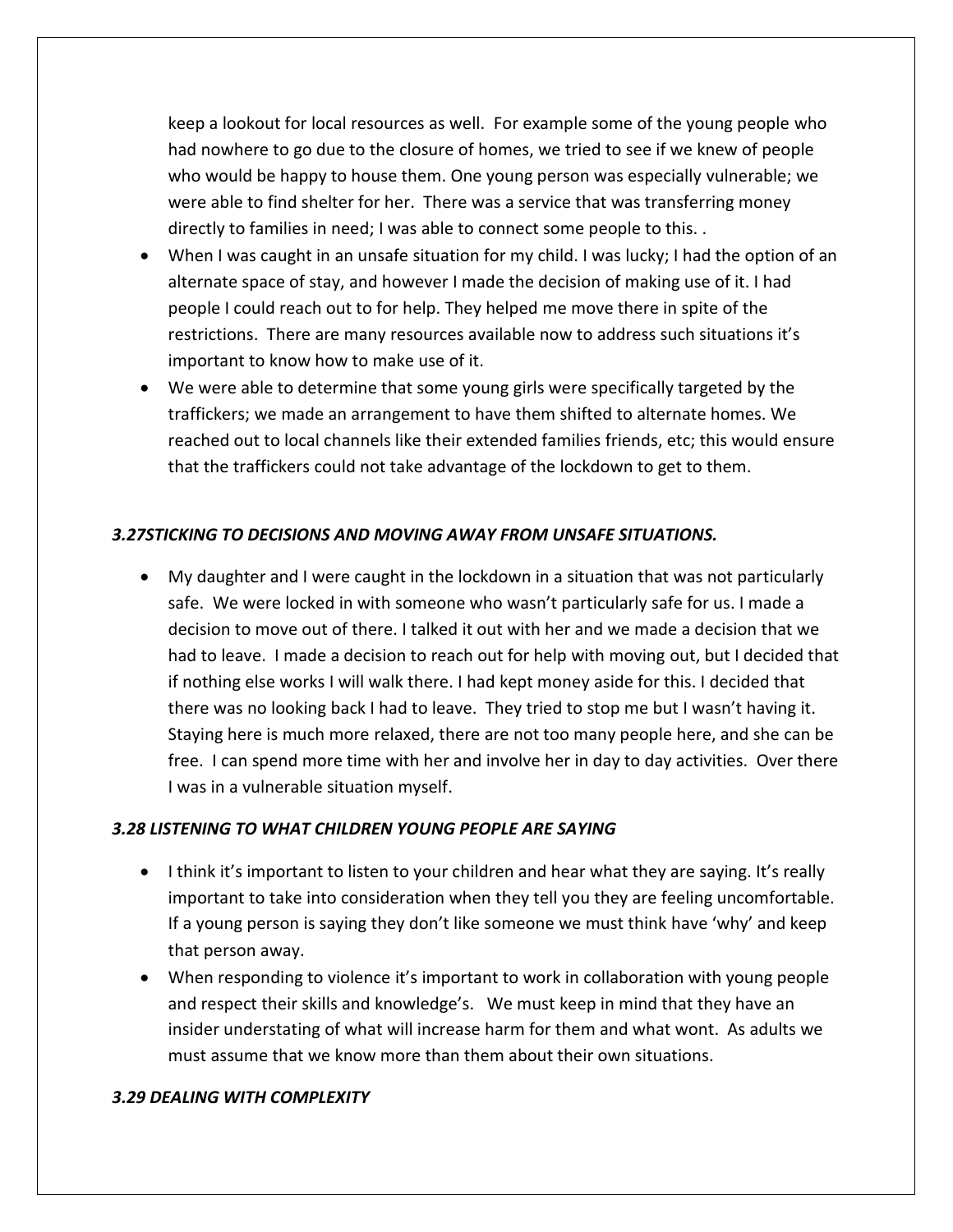- It's important to know that violence on young people can happen in many ways and sexual abuse is not the only thing that requires an immediate response. Often other forms of violence get normalized in our culture.
- We must understand that our definitions of violence and safety are deeply influenced by where we are situated socially. These ideas may mean very different things to the young people that we are working with; therefore it is important to keep space for them to define their own experiences.

## *3.30 STAFF AND CHILDREN BONDING*

 An outcome of this situation within the CCI has been that the staff and young people have truly bonded. Seeing us persist with our services in spite of the challenges, the young people feel that we truly care for them. Earlier they thought that we did it as it was our duty and we were getting a salary for it. On many occasions we have seen the children go to the aunties and say, it's your off day let me take over for you. They are also trying to support us in this situation. We thought this situation would result in a chaos, but this has not happened. The staff is also looking at the young people as more than a job and as more than 'things they need to tackle'. We are often responsible for implementing many rules that are not fair to them. For example the authorities demand that the young people cannot stay with us beyond the age of 18. This is something they are very resentful about. One of our girls told the officers "Do you throw your own children out when they turn 18?" However now they are realizing we do not do these things because we want to but our hands are tied as well. One young person, who stays in our home, could never tell us about her family. Suddenly we see that she sent us a note saying that she misses her mother. When we spoke to her about it, she said that she wanted to see who would respond. So the young people keep an eye on us, they take note of who is responding to them. They keep track of who is making an effort to keep in touch. This is something that will help us even after the lockdown.

#### *3.31 BUILDING ON THE SKILLS AND KNOWLEDGES OF YOUNG PEOPLE.*

- Many of the young people that we work with are showing immense resistance as well. One girl was going to be forcefully married off, but she protested and convinced her family against it.
- Reaching out to me in a situation of imminent risk was an act of great resistance; it made me aware of her skills and knowledges.
- The youth leaders are always finding ways to reach out to the communities, it's in their blood, and I just need to fan the flames sometimes. I try and tell them to take this work on safely.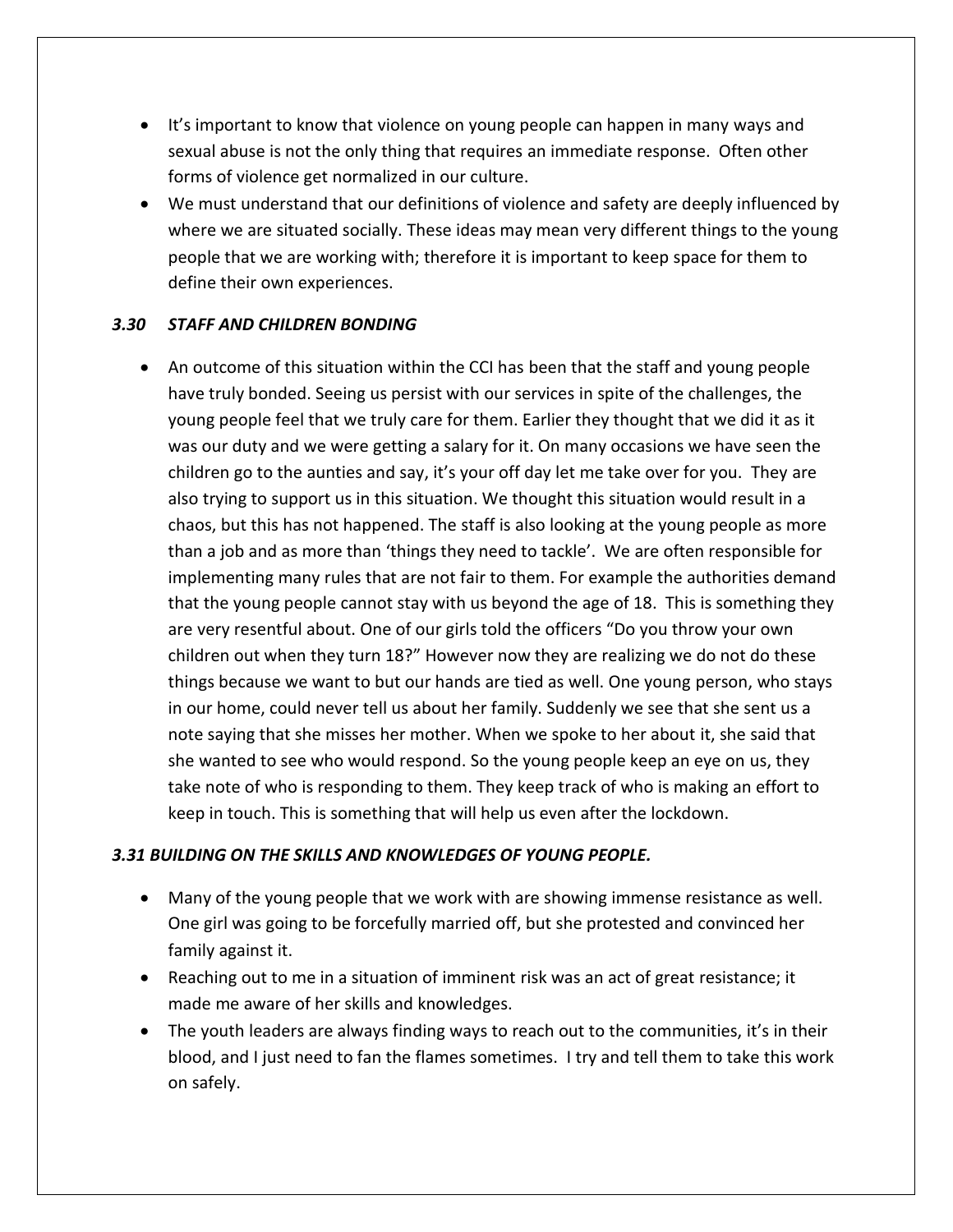- We are thinking of studying the resilience of young people during these times and the factors that are keeping them going. This will be a participative study. We are also thinking of using storytelling to get understand the 'sparks' of young people.
- Having a multi storied view of the world, where I am able to notice more than the problem story helped open up a whole variety of possibilities in doing this work in spite of the restraints.
- Young people are able to see their own empowerment. When we check in and ask what's wrong when they say "everything is fine", they start to reflect on why this is so and what are the things that are enabling this. This helps them understand their own growth. This situation can lead to the discovery of new skills and knowledge's for the future.

#### *3.32 NEGOTIATING WITH BUREAUCRACY*

Often bureaucracies and official organizations make norms for these situations. But they are only thinking of procedures. They are not thinking of the welfare of the young people, that's why we have to think about it deeply.

- When the lockdown was just announced we were told to restore the children by some authorities. We were not prepared to restore them so quickly. They are here with us because they are vulnerable. They wanted us to return them to their guardians. This was impossible. I spoke to most of their guardians, they said that the children are better of here; at least they will be able to eat. This was something that really struck me. It was rather gut wrenching to hear a guardian say "If you send her back, how do I feed her?" We made a decision that we have to arrange for them to stay here. We had to arrange for their food. We have a problem with funds. In the committee meeting we decided that we will have less food but we will make sure everyone gets to eat. We met with the authorities and told them we have to keep the home running because it is essential for their security. We told the them that it is impossible for us to reintegrate children in the middle of the lockdown and it is also illegal. We were very clear that we would not send the children back. If we sent them, we wouldn't be able to know how they are keeping. Staying with us their security is ensured. They are getting food as well as sanitizers and masks.
- Shutting down didn't cross my mind, these kids have no place to go , how can I keep the CCI shut, many of them we can't restore, where will they go? if they go somewhere else they will become traumatized, we need to support them to stay well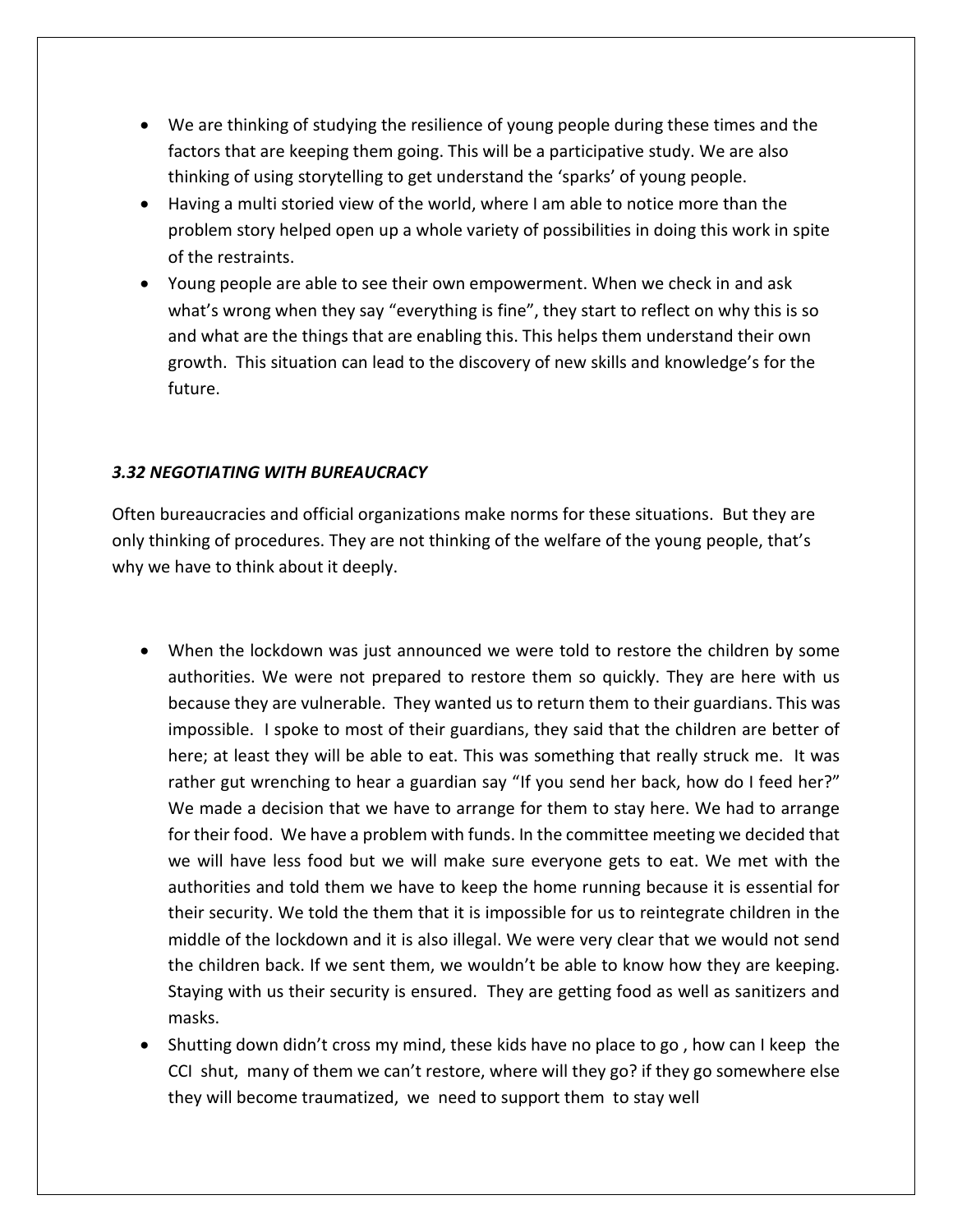- When we were reaching out to the communities, the police, at first told us to go home, now they know us know, they know we are working for the community, so they are letting us do our work.
- To make this possible we are trying to advocate and negotiate with funders and donors. We are telling them we can't take on additional work but we have to adjust our activities to meet the needs of the current situation.

### *3.33 COMPLEXITY*

- We must be open to navigating complexity and understanding that there are no neat solutions to these problems. The solution will change from case to case. Sometimes we can't guarantee complete safety and can think about degrees of safety. We must support one another in these efforts.
- Sometimes responding to these situations can invite stress and anxiety, in these situations it's important that we don't shoulder these responsibilities on our own but find avenues to reach out.

#### *3.34 BALANCE*

• It's important to find a middle path between being paternalistic and being indifferent. So that we can stand with young people even if their responses do not fit within dominant ideas of how one should be in these situations

#### *3.35 TAKING ON RISK*

 All work is risky does that mean we do not do it. Each of our actions has positive and negative consequences. We have to take on work to keep our young people safe even if it is risky .However we must step into risky spaces with careful consideration. We should not take impulsive decisions (Hut hat kore). We must always consider the consequences of our action and take the path that is least likely to increase harm.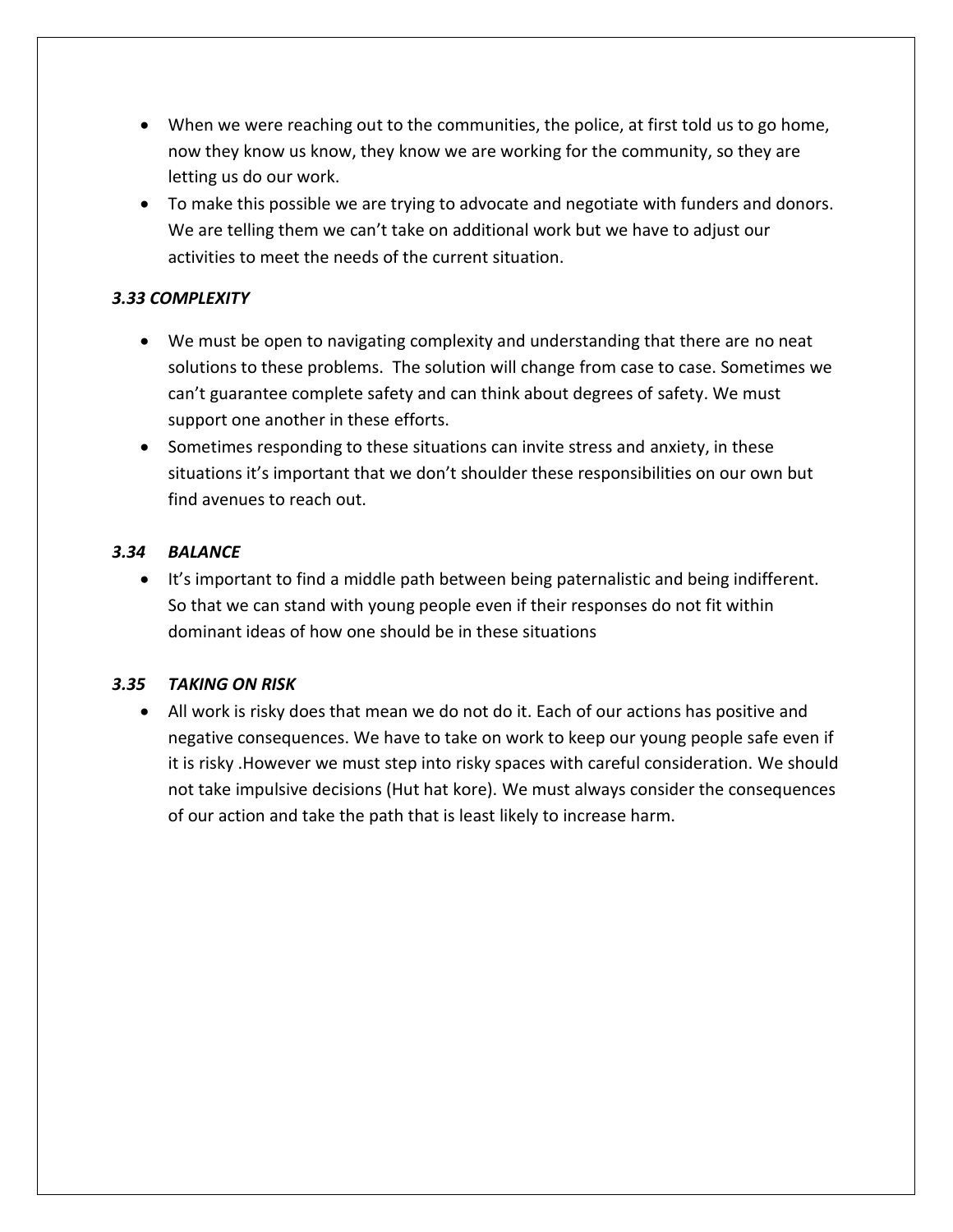## **PART FOUR: WHAT IS SUSTAINING THESE RESPONSES**

## *4. 1 HOPES AND VALUES*

- Being connected is important to me, it is something that has always been important to me, and I have always tried to stay connected to my locality.
- It's important for me to find ways to remain useful to my community at this time of crisis.
- My hope is that my child stays safe , that there is no trouble created and that she doesn't go towards a bad path
- The safety of young people is important to me; I want a world free of violence.
- With kids it's important to give them joy and support. Keeping sadness away from the lives of others is important to me.
- What keeps me going is a sense of satisfaction at knowing I have been able to impact someone else's life.
- The health and safety of our community is important to us. We want to stop the spread of HIV, it is still happening, even if we can protect everyone, even if there is a 10 % reduction it is significant.
- To capture what's important to me in one word the phrase (sapner Dana) comes to mind. I want to be able to give the young people choice and capacity, so that they can live out their dreams. It's like giving them wings to achieve what they want in life and to live life as per their own choice.
- I value the lives of others and I feel that these activities are essential to have a meaningful existence.
- The reason we persist in spite of the difficulty is because their wellbeing is our responsibility. It is our work, it is our lookout. We are responsible for these children; it is our duty and liability.
- It's important to help young people no matter who it is, it doesn't have to be a relative but we should help in whatever capacity possible. If I support one person, others might learn from me, those I support might in turn be able to support 5 other people.
- When I came home and the lockdown started me I was in a terrible state. I had to stay home with people, I have lots of issues with due to years of withstanding abuse and gender based violence. I went into a state of panic and depression. I felt a sense of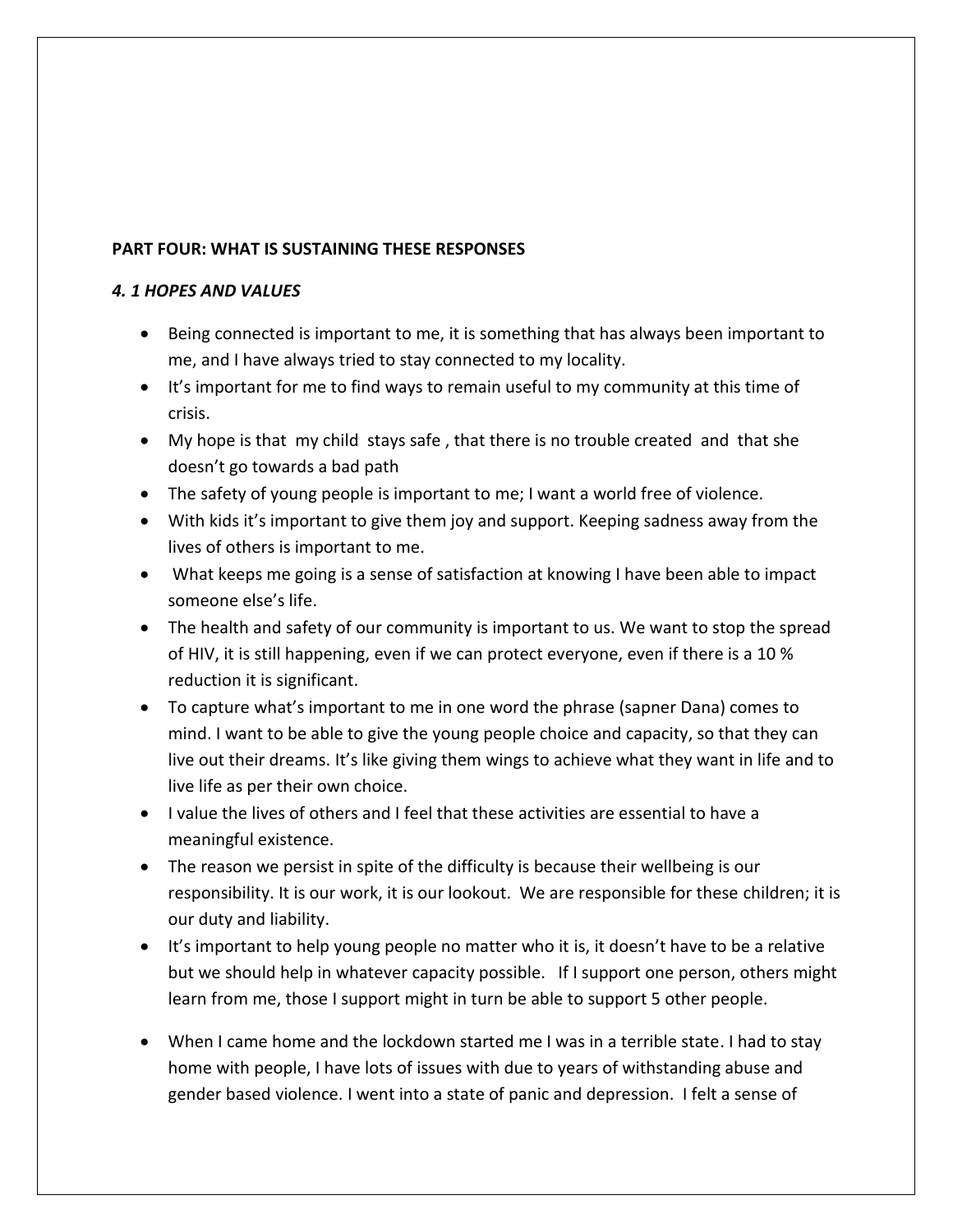breathlessness. It almost became a police case, I was going to leave and come to Calcutta. However I was stopped and I moved to my sister's house. I was at a low point during that time. When my coworker called me I would reject it. But then I thought I must move forward , if they are looking at me and getting hope I can't break down, I felt rejecting their calls was not right. I felt I have had opportunities that many others haven't , I have many things that they don't have, I need to be there for them. if I get stuck in my own problems , then I'm caught up there , if I can come out and see beyond myself , I am able to notice others are more vulnerable , if I can come out and stand with others in difficulty my difficulties fade away with the wind. I need to use my privilege and resources for others. I thought I was a victim for a long time now I am a survivor. I have become established. I had to overcome a lot of sadness, but I dealt with it from a young age, earlier perhaps my resistance was not so well articulated but it was there. I had a lot of support from friends, work and many other platforms. The fight has not been my own. Now I am at a place, where I am able to see that the people who had wronged me are no longer villains, they may not be heroes but they are definitely not villains anymore. They actually had a role to play in my manifestation and development a lot of people thought because I came from a place of privilege I did not have difficulties once I started sharing my story they started connecting to me. My fight was with rights within the family which is something that you can't say directly or talk about openly in our society. The fact that parents can also be wrong is something that wasn't accepted. However over the years I have found a lot of people in similar situations and we are supporting one another.

- There are so many groups that we have oppressed throughout the years. We have forced our women to stay indoors for so long. If they can do it, why can't we? Now the community is able to understand their situation.
- Now is the time to roll up our sleeves and work (hat gutiye kaj kora) our communities need us, now is not the time to withdraw. We cannot step back at this time.
- Often there is no one to support these young people. Therefore it's important for me to find ways to support them. I have got help from so many places, I was in the same situation as them but I got help. They pushed me , stood behind me , helped me build myself , now is time for me to do the same for others. It's important to help those who have fallen behind.
- We as an organization believe that if I can eat I should be able to feed 4 to 5 others.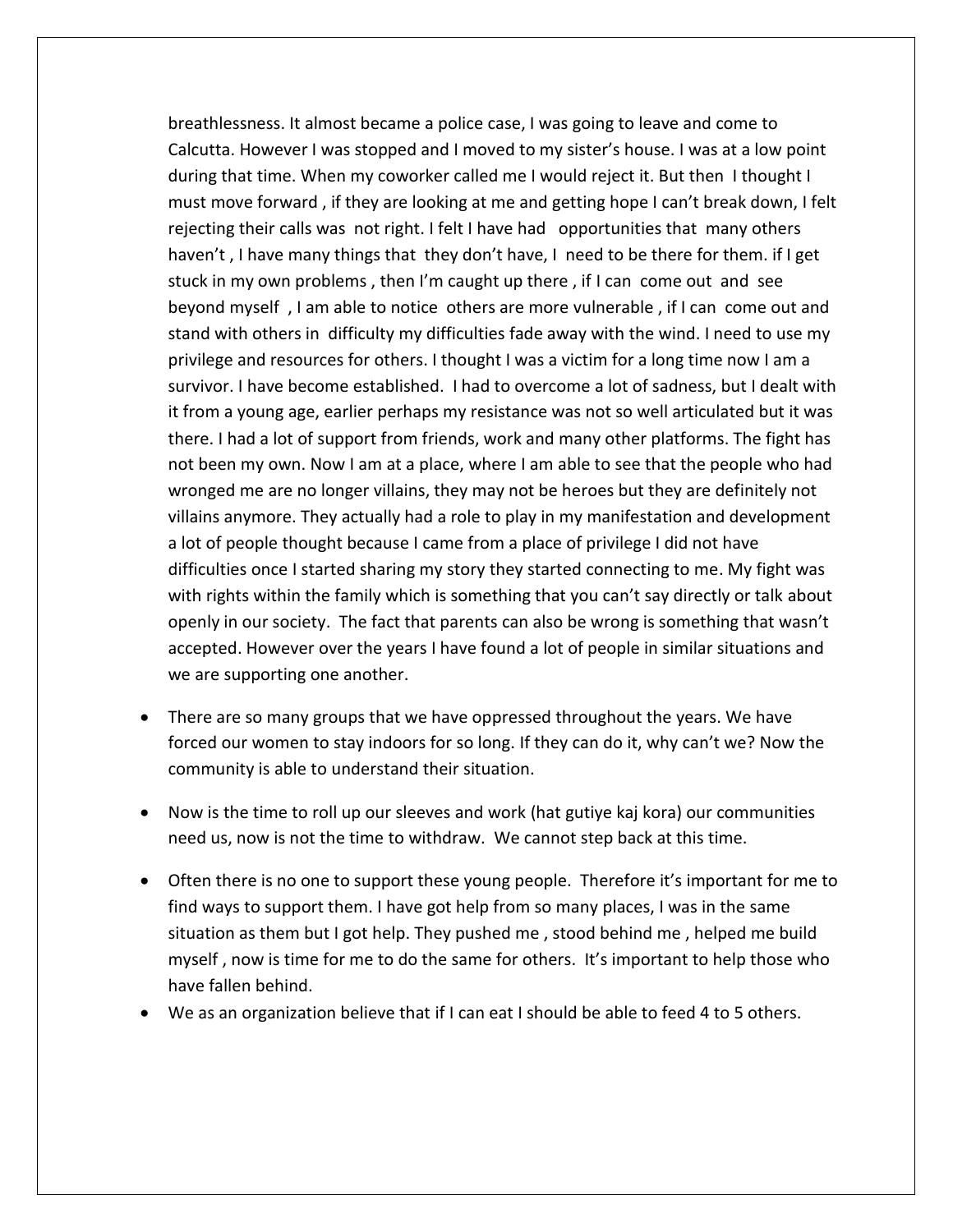#### **4.2 SKILLS, KNOWLEDGES, SUPPORTS**

#### *4.21 WITNESSING SOLIDARITY*

• It's nice to see everyone doing their bit, common people is stepping up in places where official's services are unavailable. Many people on their own initiative are giving food to others. I think this is a culture of sharing and caring that is there in our community. It adds more value and save more lives. This inspires me to do my bit.

#### *4.22 SOLIDARITY AND SUPPORT FROM CHILDREN*

- What has really moved them and made them come together is witnessing the sadness in their communities; this is especially the plight of the tea plantation workers and migrant laborers. Many of them are not getting their wages, the plantation owners are getting compensation and help but they are not getting anything. They asked if we could cook and give our extra food to them. Their care for others has really struck me they haven't had trust and love from their own parents , therefore it's hard to imagine them being able to give out so much love and care, I am touched that they are thinking about the plantation workers. This is something that is sustaining me. They have decided that after the lockdown is over, they will take their cycles and give elderly people food. They have decided to start a family planning campaign called "If you give birth to them , take care of them" ( janma dao jotna nao)
- Witnessing the youth leaders reach out to their communities has instilled a motivation to keep going in me. I always try to be there for them and they always reach out to me for support. They are always helping their communities.
- It's good to see young people stepping up in the crisis, many of them are trying to reach out to their communities in spaces where authorities are unable to reach.

#### *4.23 STRENGTH*

 As CCI workers we have to be mentally strong, we learn this through our years of responding to emergency cases. We have to be physically strong as well.

#### *4.24 KEEPING AT IT*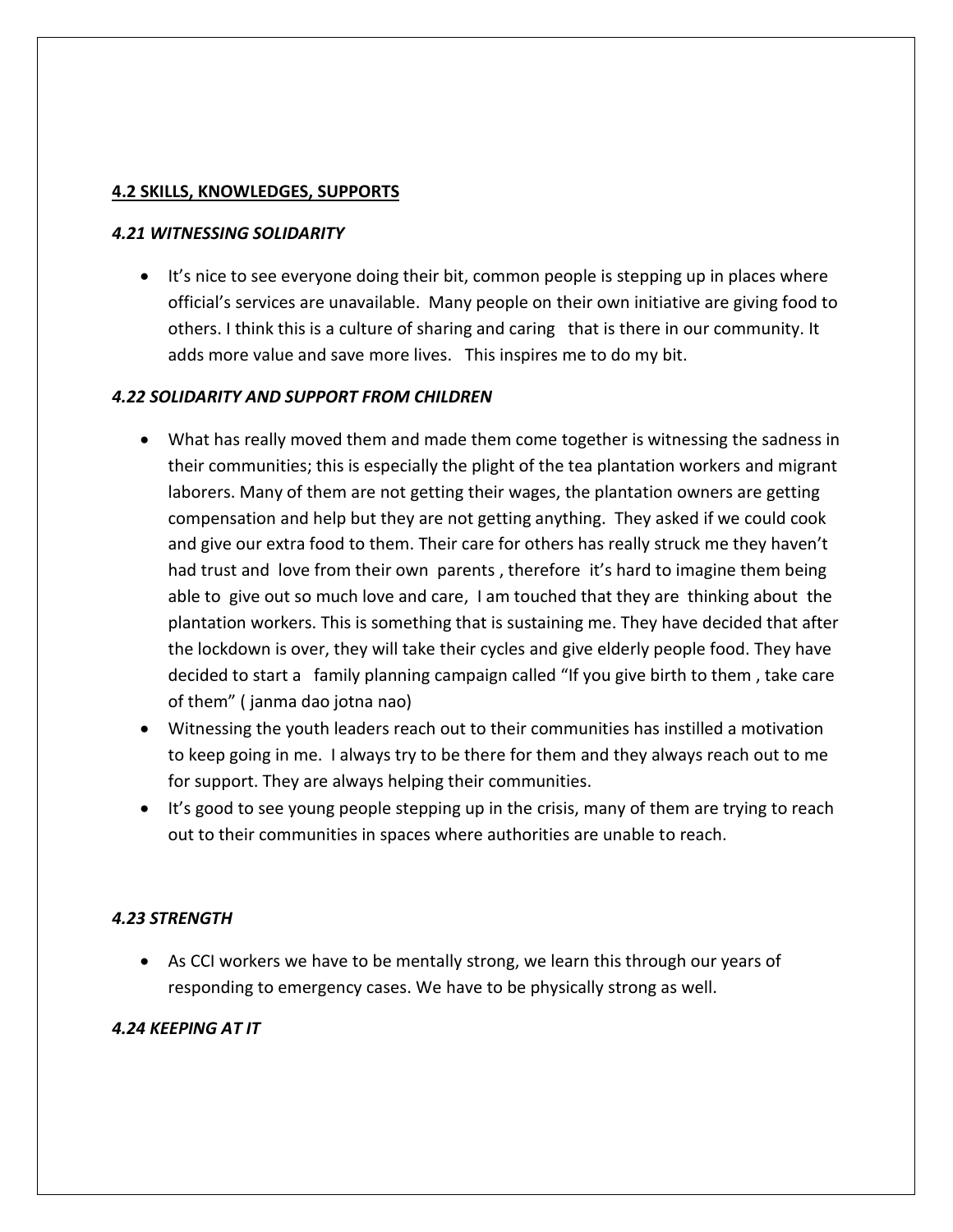Keeping at it enabled this (legethaka), this is not just something that came about during the Covid pandemic but the community trusts us, they like our style, they know we allow them to participate,

# *4.25 BUILDING RELATIONSHIPS*

When working with the community it's important to build relationships. This helps us stay connected even during hard times.

- In my locality they all know me here because I keep speaking to them.
- Some of our children have moved to Mumbai but we still make an effort to keep in touch with them. We have been able to build a relationship with them. When they come to the village they meet us, they stay in touch with us through calls, they keep updating us on their life's progress and want to join us, they take our inputs. It makes us feel like we have been able to reach them, they have realized we are not working for interest or profit or funds, but for them, they treat us like family.
- We don't always talk to them about work sometimes we just interact with them to ask them if they have had chain , we exchange recipes for food. We are like family, we involve them in our work from the beginning . Once we had a program in Kolkata, their parents allowed them to travel with us all the way of Malta. That is a sign that we have been able to earn their trust.
- This is possible through a give and take, if they don't respond trust or cooperate with us and don't keep connected , this can't be done
- I think she reached out to me because she knew I could be trusted. She has seen me for many years. She knows about my thoughts and ideas and how I behave. She knows if she reaches out to me, she will get help.
- These young people are like my own kids, it's me and them together. Without them I can't function and without me it's not right strategically or ethically.

# *4.26 PLANNING/THINKING ON THE SPOT*

- When I found out I was leaving the field, I sat and thought of what we could do and what we couldn't do. Everyone on the team was informed about the change. We decided we have to keep this going. We didn't plan everything, some of it was thinking on the spot, but when we had an inkling that this was going to be a long term thing we started thinking about what we could do in our fields.
- We are working on making practitioner guidelines. While doing our videos we are being mindful of not to touch hands and face. We have conducted a risk assessment both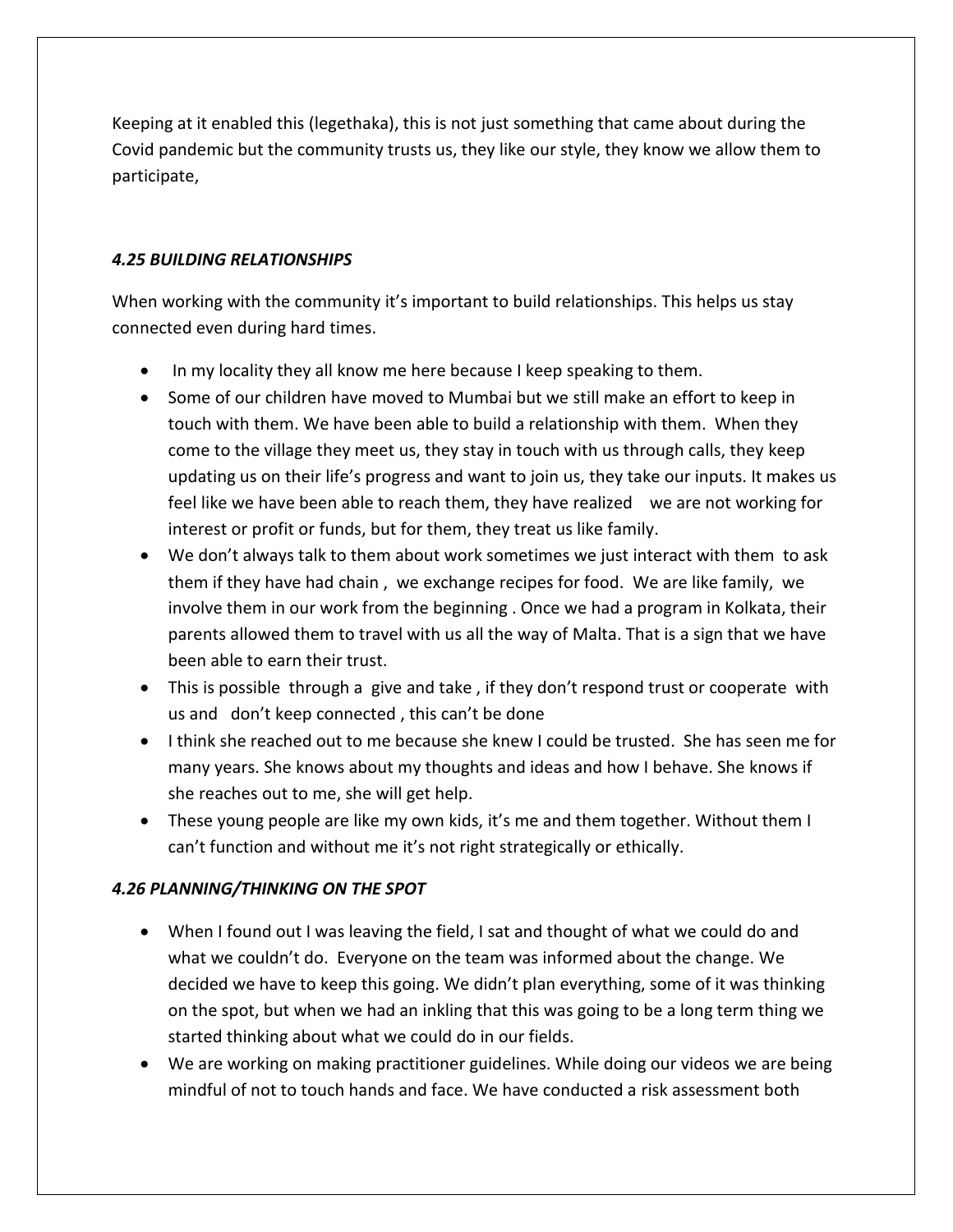programmatic and financial. Then we are making a final wellbeing plan. We are taking decisions on a day to day basis and doing a risk assessment.

### *4.27 SMALL STEPS*

 We haven't been able to reach everyone but we are trying to reach those who really need help. It's not possible for me to work with everyone, I try and work with whoever I can. Everyone we can reach is significant.

# *4.28 COLLABORATION*

• Collaboration is essential in our field. Through it this work is ensured. We are sharing the steps that we took to adapt to this crisis. So many people have helped us get to where we are we want to help them as well. It's important to have a collaborative structure and good rapport with others in the field.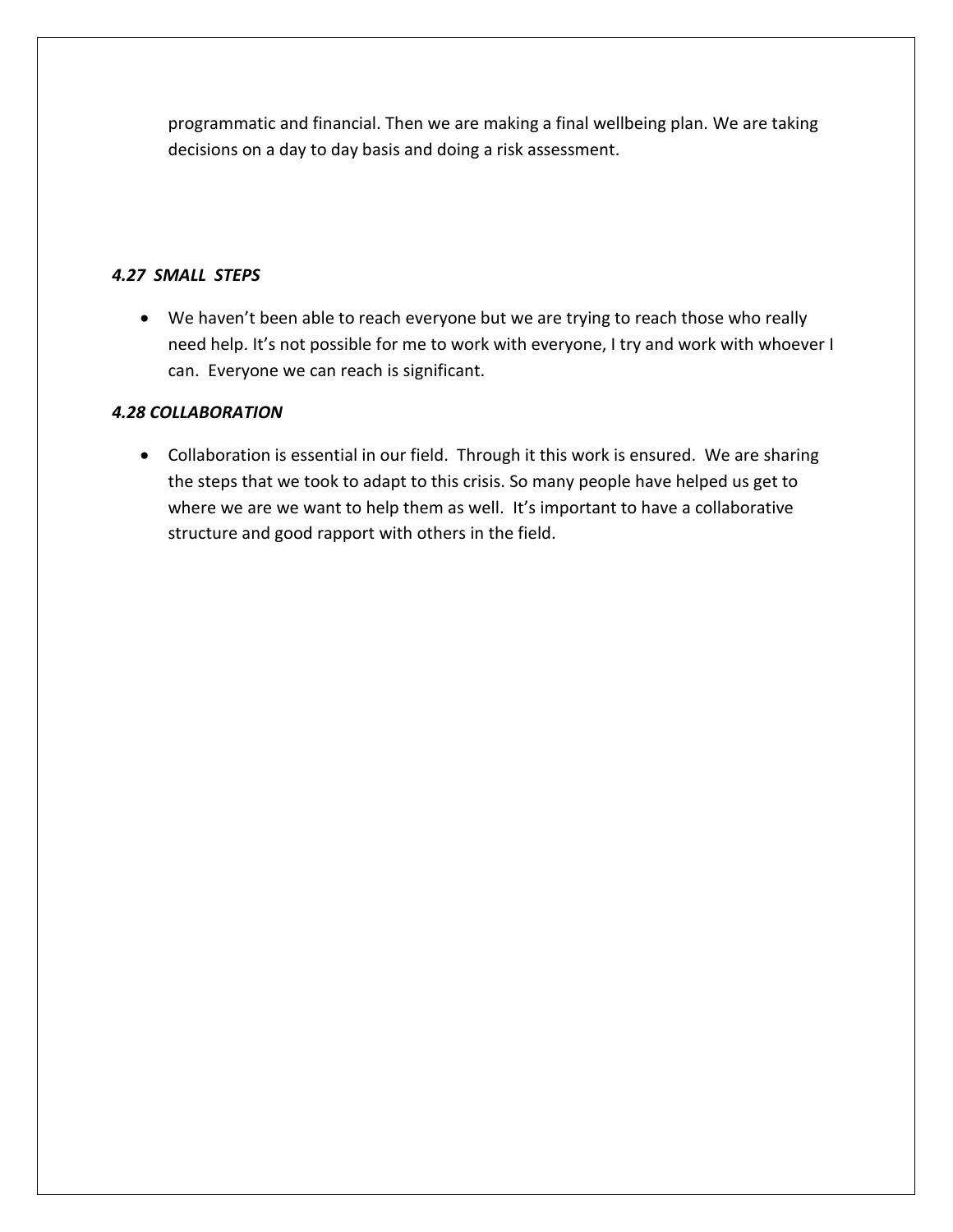#### **PART FIVE : WHAT MORE CAN BE DONE?**

## *5.1 CONSULT YOUNG PEOPLE*

 Once lockdown opens up and we are able to talk more directly to the young people , it's important to consult them and find out their experience of the situation and what more they will need, so we can put things in place for times to come.

## *5.2 CREATE OPTIONS*

 When I was moving away from violence I was lucky I had many options, it's important as a society to create more options for people in difficult situations so they can reach out like I did as well.

#### *5.3 SAFE HOUSING*

• Safe housing for young people in various forms of care is very important. If a lockdown is suddenly announced and we have to close our services down, we must make sure that children have somewhere safe to go. We could talk to all the young people before hand and find out if they need access to safe housing. Before closing down we could work on finding alternate accommodations for these young people. Maybe we could see if they could be accommodated into a different kind of CCI for a few days.

#### *5.4 ADJUST TO LIFE AFTER LOCKDOWN*

 What I'm thinking about also is after the lockdown is over how we get back to normal life or prepare for another lockdown. This is something that we need to start planning towards. We can start making preparations so that we can deal with another lockdown.

#### *5.5 FRONTLINE WORKERS*

• It's important to give staff avenues to manage their stress. It's important to create systems where staff are able to keep the care of the young person at the center.

# *5.6 EXTENDING REACH FURTHER*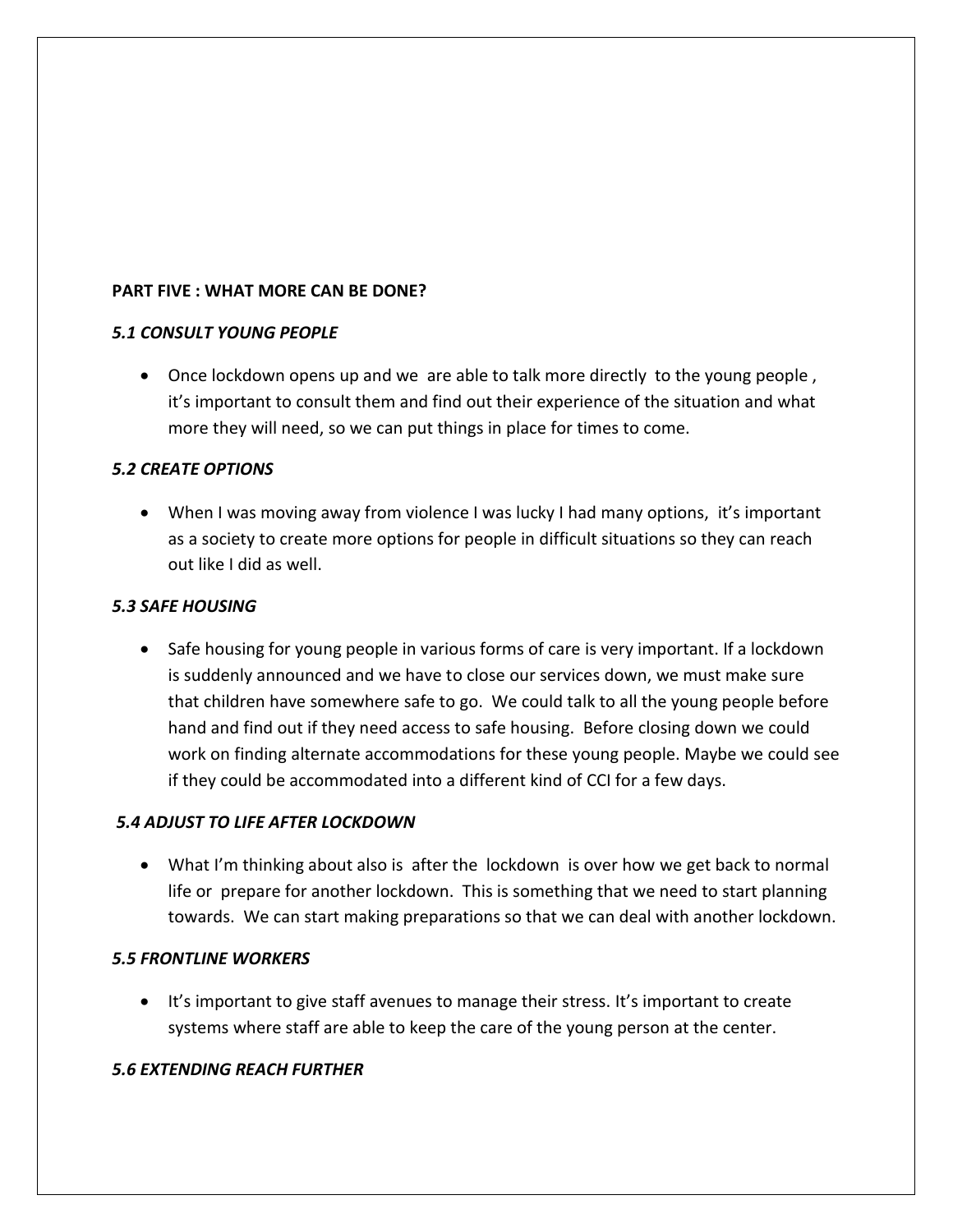- This made me think about others out there I'm thinking about the laborers and if the government schemes are reaching them , Its haunting , we need more resources to reach more people and give them essential things , I am also wondering about our health workers and their status and if they are able to keep well.
- We need more support from the authorities and the donors to reach a larger number of people.
- Those within the programs of social services are getting support. I'm wondering about those who are not associated with any N.G.O's , what are the mechanisms for them to reach out for support? Can we extend our services to them as well?

# *5.7 LOCAL SUPPPORTS*

• In a situation like this local supports need to be engaged and strengthened to intervene in spaces that cannot be reached by professional services.

# *5.8 ENGAGING PERPETRATORS OF VIOLENCE*

- A lot of our interventions within this sector focus on those at the receiving end of violence. What would be the possibilities created if we had programs that reached perpetrators as well?
- While responding to men's violence as there ways in which we can engage men and boys?

# *5.9 EMERGENCY RESPONSES*

• It might be helpful to for organizations to have a plan in place regarding what to do if violence is disclosed. These protocols need to be collaboratively planned with young people so that there is some agreement on what would be most helpful in the context of violence.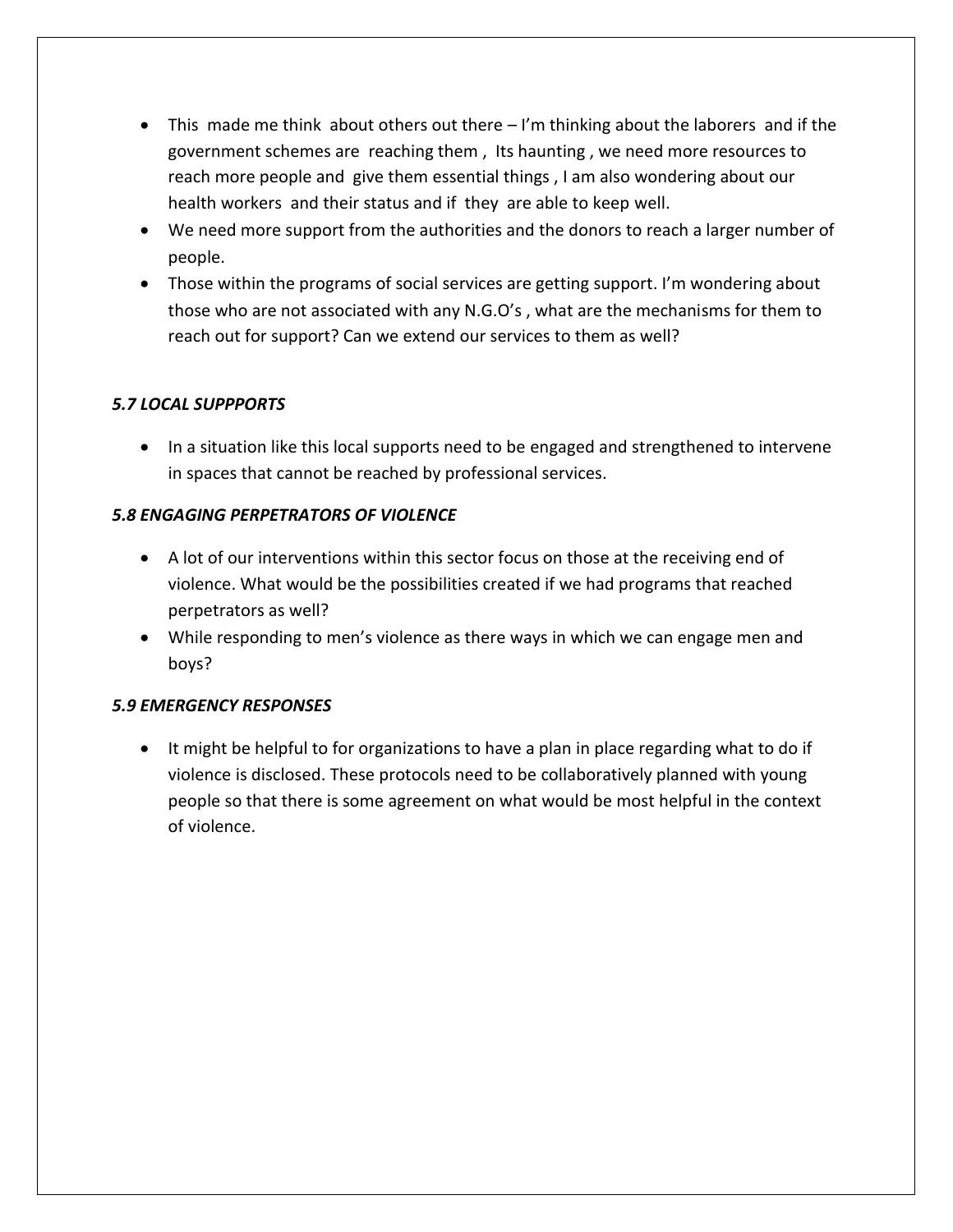#### **PART 6 : EFFECT OF THE CONVERSATION**

## *6.1 THINK OF NEW IDEAS AND WAYS TO MOVE FORWARD*

 This interview helped me think of what I need to plan further. These questions helped me reflect on new ideas. Now I am wondering what more can I do? How else can I help them?

## *6.2 HIGHLIGHTING RESPONSES*

- Initially I felt like I had not been able to do much, however after this process I feel like I have been able to do something.
- I felt unprepared when I started the interview , I felt like I hadn't done much and I wouldn't be able to answer the questions but on completing the process I feel a sense of satisfaction.
- It felt nice to talk about these things, I didn't think much about these things, but on talking about it it's become clearer.
- This process helped me gain insight , I was so caught up with things at home , I was filled with anxiety , I didn't know what was happening at the centre, but on discussing this I feel like things are going well and I don't need to think so negatively. I feel relieved.
- Sharing gave me a chance to express myself and put my thoughts together.
- On going through this process I feel a sense of esteem, I feel a sense of energy.
- These questions made me feel like I haven't completely forgotten everything , I am still able to contribute , even though there are hurdles we are trying , something is happening.

Compiled by

Maya Sen.